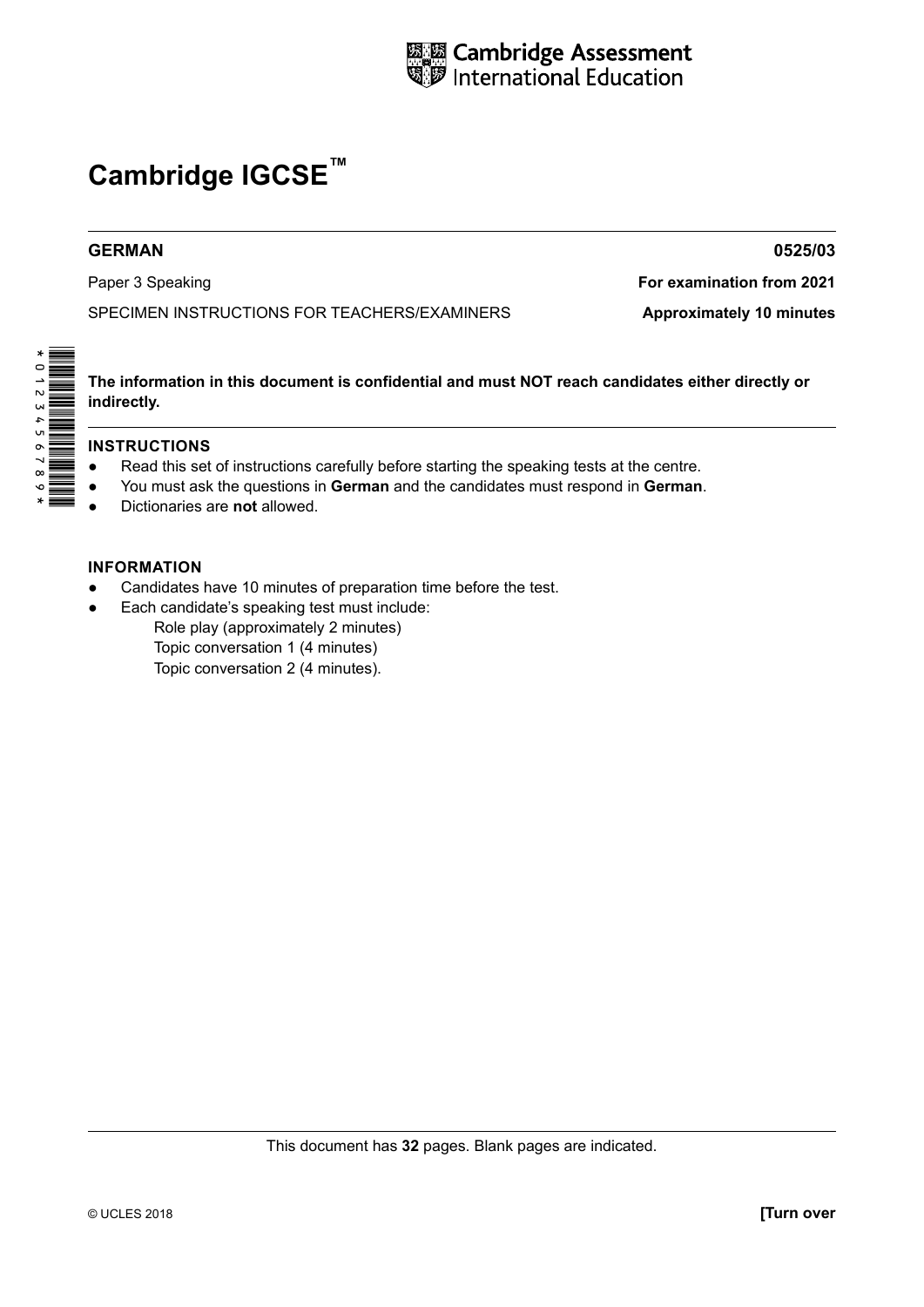# **Contents**

| Introduction                                             | 3              |
|----------------------------------------------------------|----------------|
| The purpose of the speaking test                         | 3              |
| Structure of the speaking test                           | 3              |
| Resources required                                       | 4              |
| Preparation in advance of the speaking test              | 5              |
| On the day of the speaking test                          | 5              |
| Before each candidate's test                             | 5              |
| During each candidate's test                             | 6              |
| Role play                                                | 6              |
| Topic conversation 1                                     | $\overline{7}$ |
| Topic conversation 2                                     | 8              |
| After each candidate's speaking test                     | 9              |
| After completing all of the speaking tests at the centre | 9              |
| <b>Mark schemes</b>                                      | 10             |
| Role play mark scheme                                    | 10             |
| Topic conversation mark schemes                          | 11             |
| Communication                                            | 11             |
| <b>Quality of Language</b>                               | 12             |
| <b>Working mark sheet (WMS)</b>                          | 13             |
| <b>Randomisation instructions</b>                        | 14             |
| Teacher/examiner scripts - Role plays                    | 16             |
| Teacher/examiner scripts - Topic conversations           | 25             |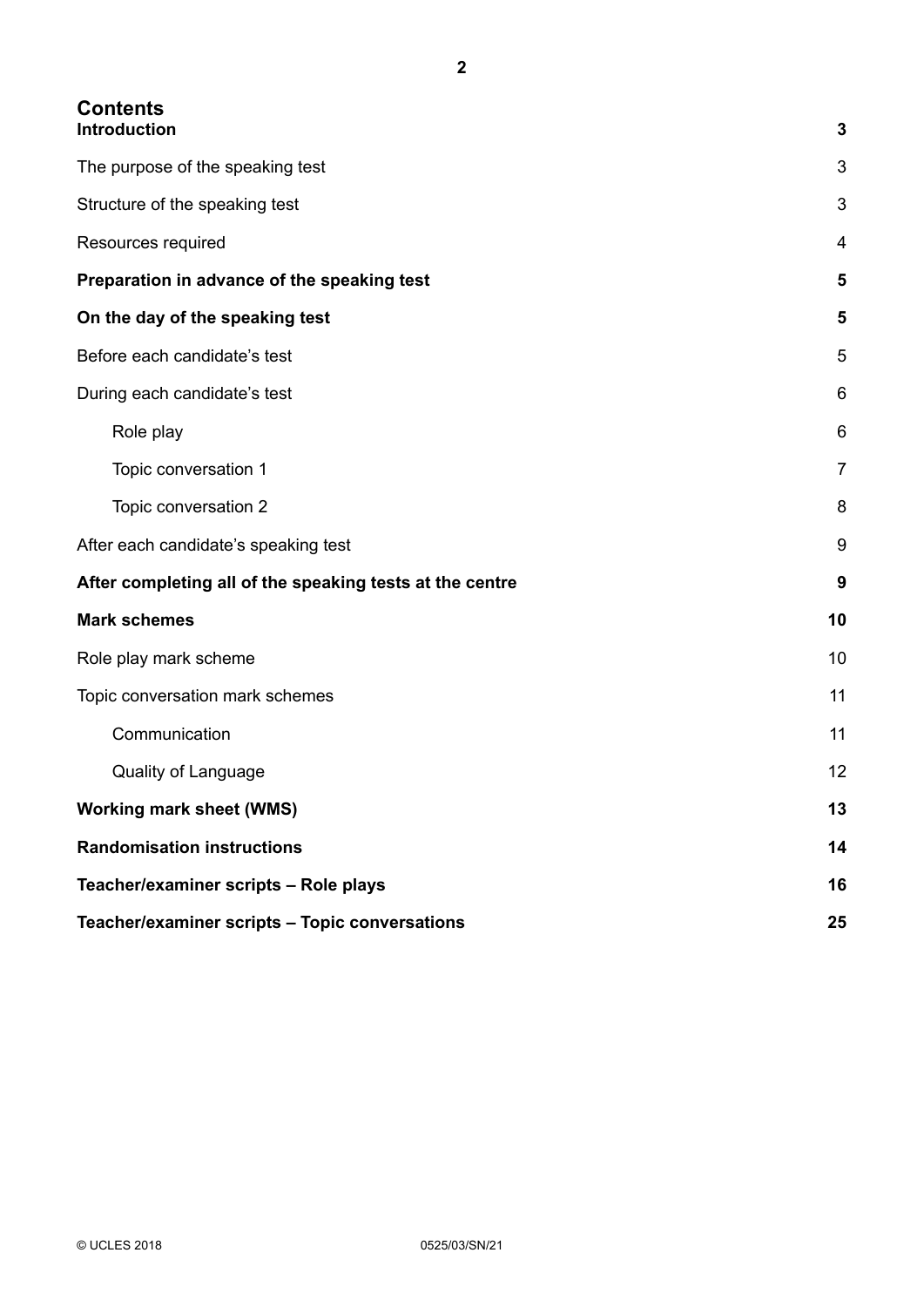#### <span id="page-2-0"></span>**Introduction**

These instructions are for the teacher(s)/examiner(s) who are responsible for conducting and assessing the Cambridge IGCSE German speaking tests at your centre. In these instructions we use the word 'you' to refer to the teacher/examiner conducting the speaking tests.

#### **The purpose of the speaking test**

The purpose of the speaking test is to assess candidates' spoken performance in Cambridge IGCSE German.

To achieve this it is important to:

- create a supportive atmosphere and encourage each candidate to speak
- follow all of the instructions
- conduct each test using the questions and prompts exactly as they are printed in the teacher/ examiner scripts provided in this booklet
- record the speaking tests of **all** candidates.

#### **Structure of the speaking test**

The structure is as follows:

| <b>Task</b>             | <b>Duration</b>          | <b>Task focus</b>                                                                                                                   |
|-------------------------|--------------------------|-------------------------------------------------------------------------------------------------------------------------------------|
| Preparation time        | 10 minutes               |                                                                                                                                     |
| Greeting (non-assessed) | approximately 30 seconds |                                                                                                                                     |
| Role play               | approximately 2 minutes  | Candidates respond to transactional<br>questions to, for example, accomplish a<br>task or obtain goods/services.                    |
| Topic conversation 1    | 4 minutes                | Candidates respond to questions on one<br>specific sub-topic from Topic Area A or B to<br>share views, opinions and experiences.    |
| Topic conversation 2    | 4 minutes                | Candidates respond to questions on one<br>specific sub-topic from Topic Area C, D or E<br>to share views, opinions and experiences. |

The test does not need to last exactly 10 minutes. For example:

- if the role play lasts less than 2 minutes, you do **not** need to add extra questions
- if the role play lasts more than 2 minutes, do **not** reduce the time allocated to the topic conversations
- if the topic conversation lasts  $3\frac{1}{2}$  minutes or less, even after asking extension questions, you **must** ask up to **two** further questions of your choice on the **same** topic as the other questions to make sure that the conversation lasts 4 minutes.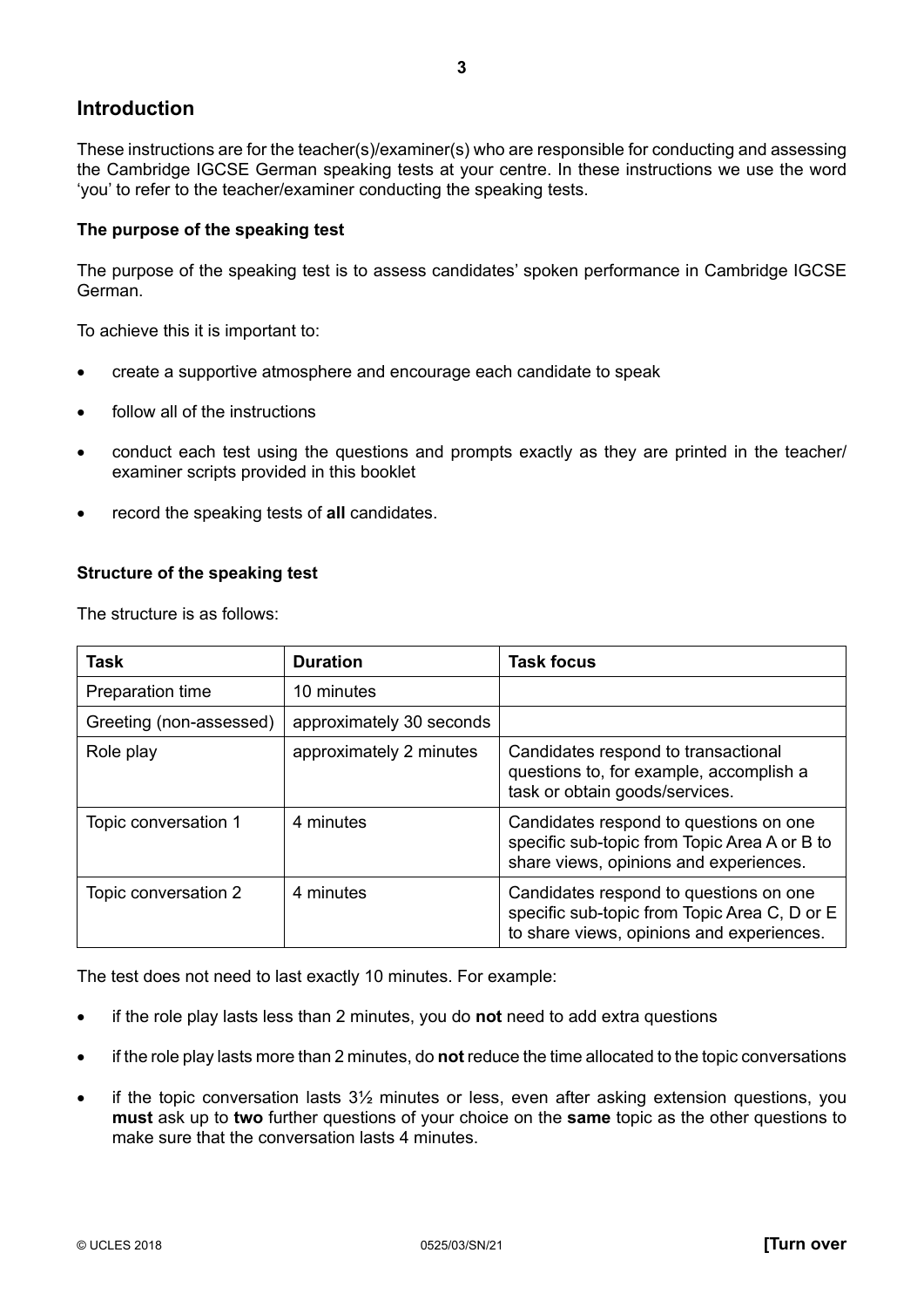#### <span id="page-3-0"></span>**Resources required**

|           | You need:                                                          |   | Each candidate needs: |
|-----------|--------------------------------------------------------------------|---|-----------------------|
|           | this instruction booklet                                           | ٠ | one candidate card.   |
|           | a copy of the mark schemes provided in this<br>instruction booklet |   |                       |
|           | copies of the working mark                                         |   |                       |
|           | sheet (WMS) (please download                                       |   |                       |
|           | from the samples database at                                       |   |                       |
|           | www.cambridgeinternational.org/samples)                            |   |                       |
|           | recording equipment                                                |   |                       |
|           | a timer or clock (but not a timer on a phone)                      |   |                       |
|           | the list of candidate names and numbers                            |   |                       |
| $\bullet$ | a black or blue pen for marking                                    |   |                       |
| $\bullet$ | a quiet room for the preparation time                              |   |                       |
|           | a quiet room for the speaking test.                                |   |                       |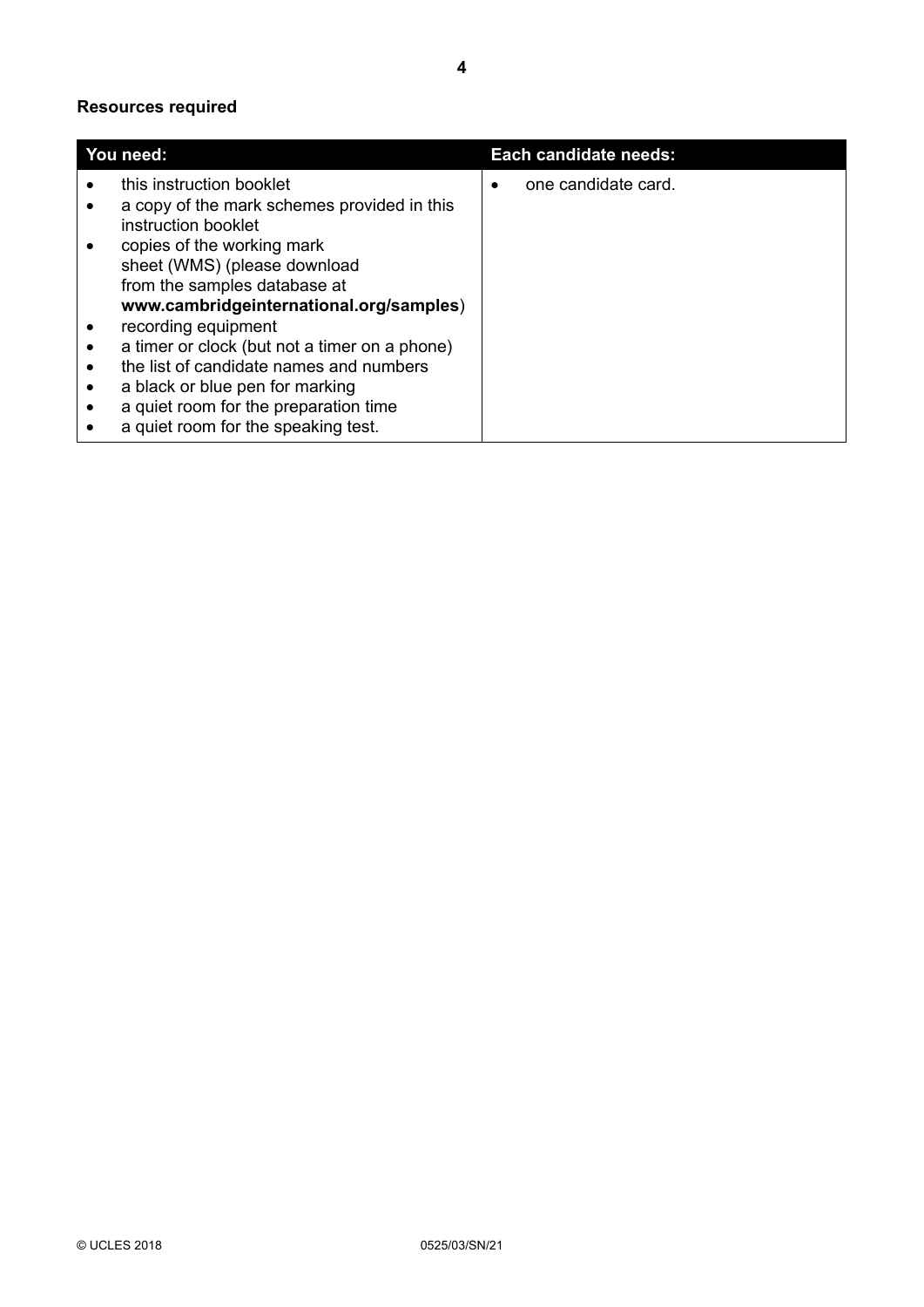#### <span id="page-4-0"></span>**Preparation in advance of the speaking test**

Before starting the speaking tests at the centre, you must:

- read these instructions, including the mark schemes, carefully before conducting your first test
- read the guidance in the *Cambridge Handbook* about the conduct of non-coursework speaking tests
- study the scripts for both the role play and topic conversations
- make sure that there are two separate rooms available: one room where candidates prepare for the test (this will be the preparation room) and one room where candidates take the test (this will be the examination room)
- check that the recording equipment is working properly
- write the syllabus number, centre number and your name on the working mark sheet. Complete the boxes at the top of the working mark sheet with the correct details about your centre and the exam.

You must **NOT** share the topics of the topic conversations with candidates before their test.

You must **NOT** share the topics of the topic conversations with the candidates during their preparation time.

**Note**: if more than one teacher/examiner is marking the Cambridge IGCSE German speaking tests at the centre, you must all agree the approach and standard of marking before conducting the first test. Please read the factsheet about internal moderation, which can be found on the samples database at **www.cambridgeinternational.org/samples**

#### **On the day of the speaking test**

#### **Before each candidate's test**

#### **You must:**

- select a candidate card using the randomisation instructions on page 14
- give the candidate card to the candidate in the preparation room
- tell the candidate that they have 10 minutes to prepare
- tell the candidate they must **not** write anything during the preparation time
- make sure that the candidate is supervised under exam conditions during the preparation time. Note that the exam conditions must be maintained until the test is complete.
- find the correct role play questions and topic conversation scripts in this instruction booklet for the candidate you are about to examine
- write the candidate's name, their candidate number, the candidate card number and topic conversation numbers on the working mark sheet.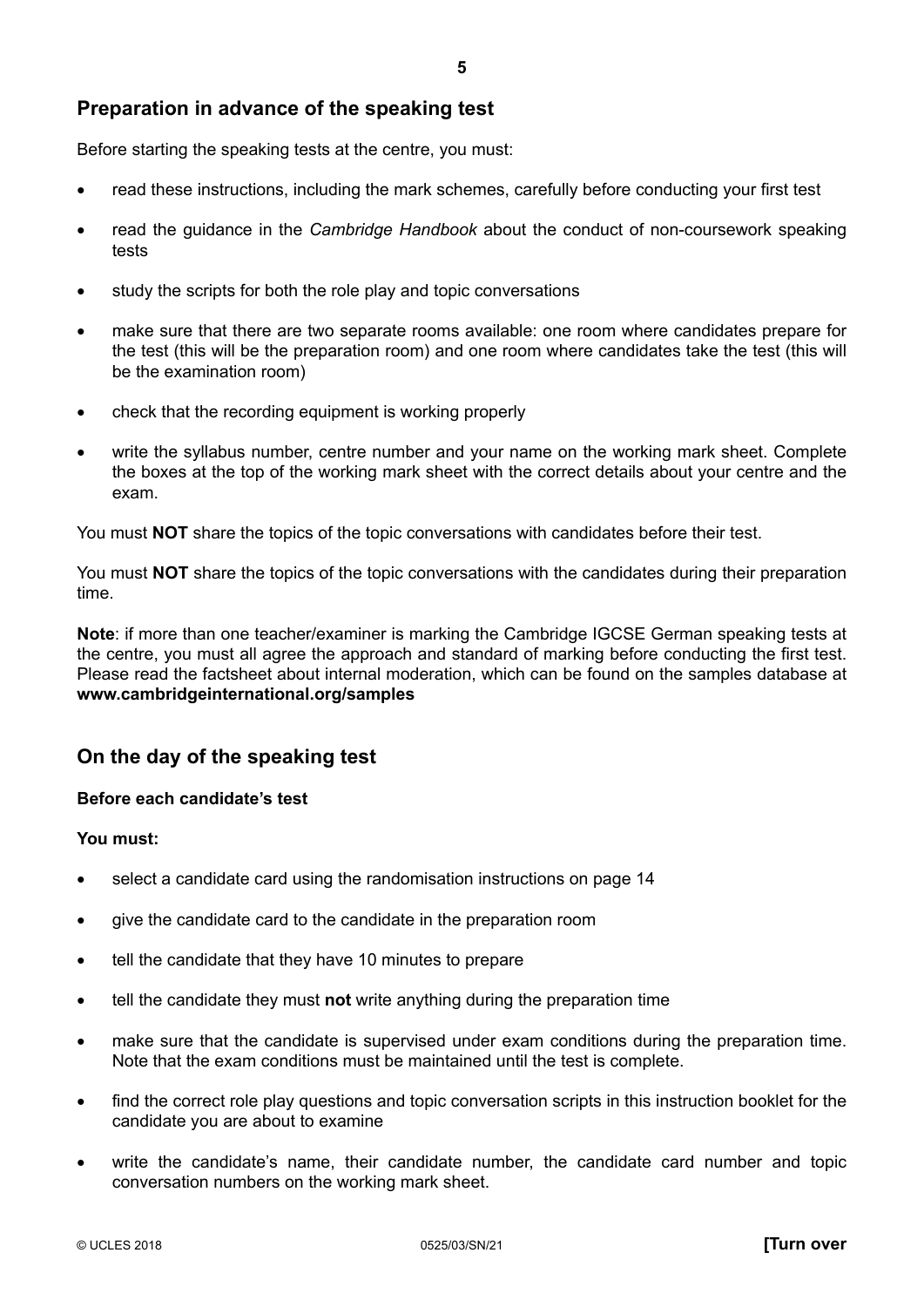#### <span id="page-5-0"></span>**During each candidate's test**

- 1 At the start of the test, press 'record' on the recording equipment. **Do not stop or pause the recording at any point during the test.**
- 2 Say your name, the candidate's name, their candidate number, the candidate card number and the date. For example:

'Teacher/examiner name: *Mr John Smith* Candidate number: *0031* Candidate name: *Anita Cheng* Candidate card number: *3* Date: *5 March 2021*'

3 Start the timer or look at a clock to note the start time of the test. (You should monitor the timing for each part of the test (role play: approximately 2 minutes, topic conversation 1: 4 minutes and topic conversation 2: 4 minutes); you may want to restart the timer for each part.)

#### **From this point onwards, all parts of the test must be conducted in German.**

#### *Role play*

- 4 Greet the candidate using the prompts provided. This is **not** assessed.
- 5 Set the scene for the role play by reading out the role play scenario **exactly as it is printed** in this instruction booklet.
- 6 Ask the first role play question **exactly as it is printed**. If there are two parts to the question (e.g. 'When …? Why?'), you should pause and wait for the answer to the first part before asking the second part. Note: You **can** repeat any role play question if the candidate has not understood or did not hear but you **must not rephrase any** of the role play questions. If the candidate still cannot answer one of the questions after you have repeated it, move on to the next task.
- 7 Listen to the candidate's answer.
- 8 Assess the candidate's answer using the role play mark scheme on page 10 and write down the mark on the working mark sheet (WMS). When you are awarding marks, start at the bottom band and work upwards. Find the band which best fits the candidate's response. Then award the mark for that band. The purpose of the role play is to communicate an appropriate response to each task. A short response to a task, if it communicates fully and is correct, is worth 2 marks.
- 9 Repeat the process described above in points 6–8 for each role play question, until you have asked **all** of the role play questions.
- 10 When the role play is complete, tell the candidate that the role play has finished and that it is time to start the topic conversations.

#### **Remember, you cannot stop or pause the recording during a test.**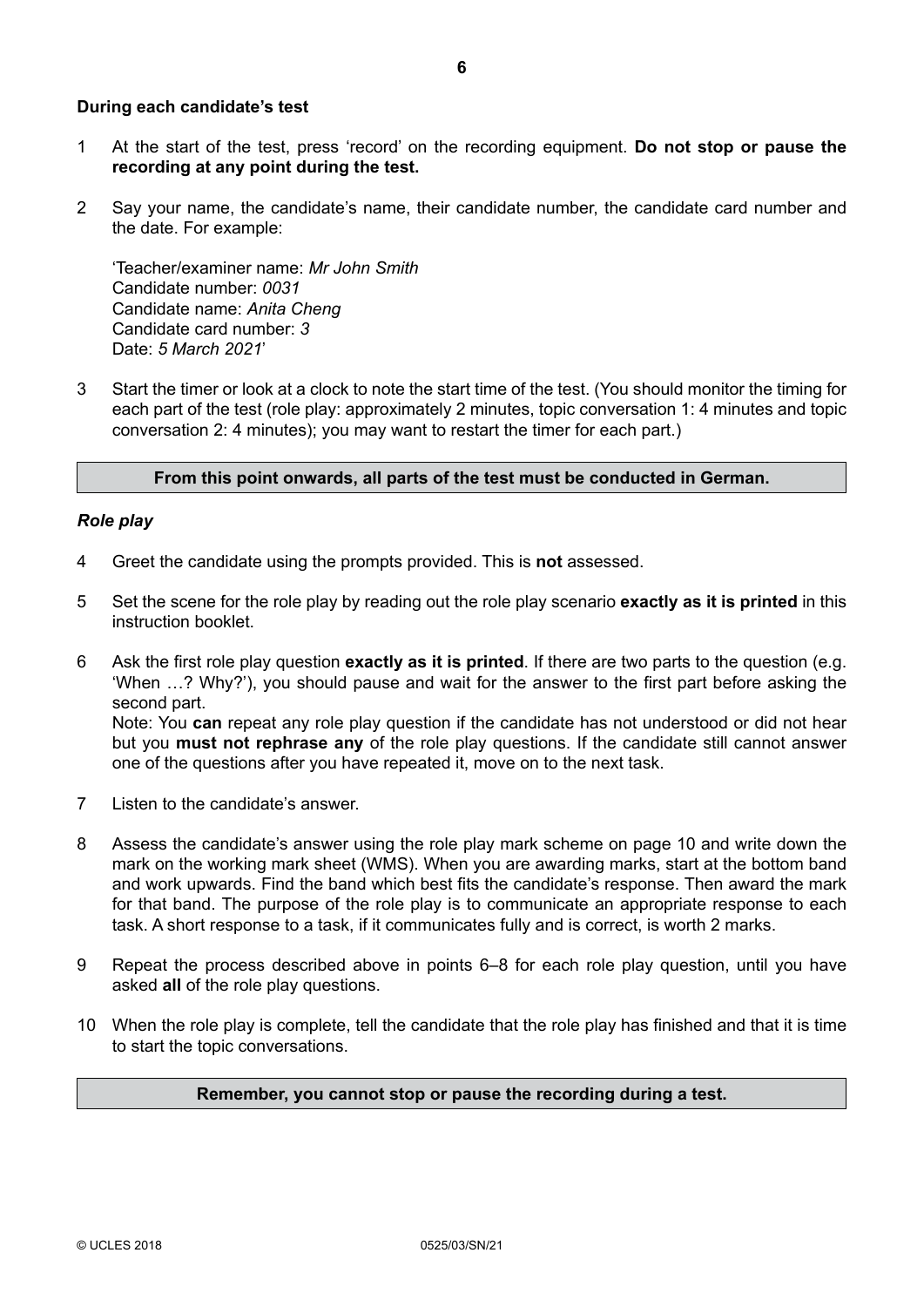#### <span id="page-6-0"></span>*Topic conversation 1*

- 11 Go to the correct topic conversation in this instructions booklet.
- 12 Say to the candidate in the target language: 'First we are going to talk about [name of the first topic]'.
- 13 Ask each question **exactly as it is printed**. You must ask **all five** questions in the order shown. If there are two parts to the question (e.g. 'When …? Why?'), you should pause and wait for the answer to the first part before asking the second part.
- 14 Listen carefully to and acknowledge the candidate's answer to each question.
- 15 If the candidate does not answer a question, or answers very briefly and you think that they could give a fuller response, follow the instructions in the table below. You can encourage fuller responses by asking extension questions such as 'Tell me more about …', 'What else can you tell me about …?', 'Is there anything else you want to say about …?'.

| <b>Questions</b> | If the candidate does not  <br>answer | If the candidate still does<br>not answer                                           | If the candidate still does<br>not answer |
|------------------|---------------------------------------|-------------------------------------------------------------------------------------|-------------------------------------------|
| 1 and 2          | Repeat the question                   | Ask the next question                                                               |                                           |
| 3, 4 and 5       | Repeat the question                   | Ask the alternative<br>question(s) provided<br>(and repeat it once if<br>necessary) | Ask the next question                     |

• If necessary, encourage a fuller response by asking an extension question, e.g.

*Erzähl mir bitte etwas mehr. Kannst du noch mehr darüber sagen?*

• If the topic conversation lasts 31/2 minutes or less, even after asking extension questions, you **must** ask up to **two** further questions of your choice on the **same** topic as the other questions to make sure that the conversation lasts 4 minutes.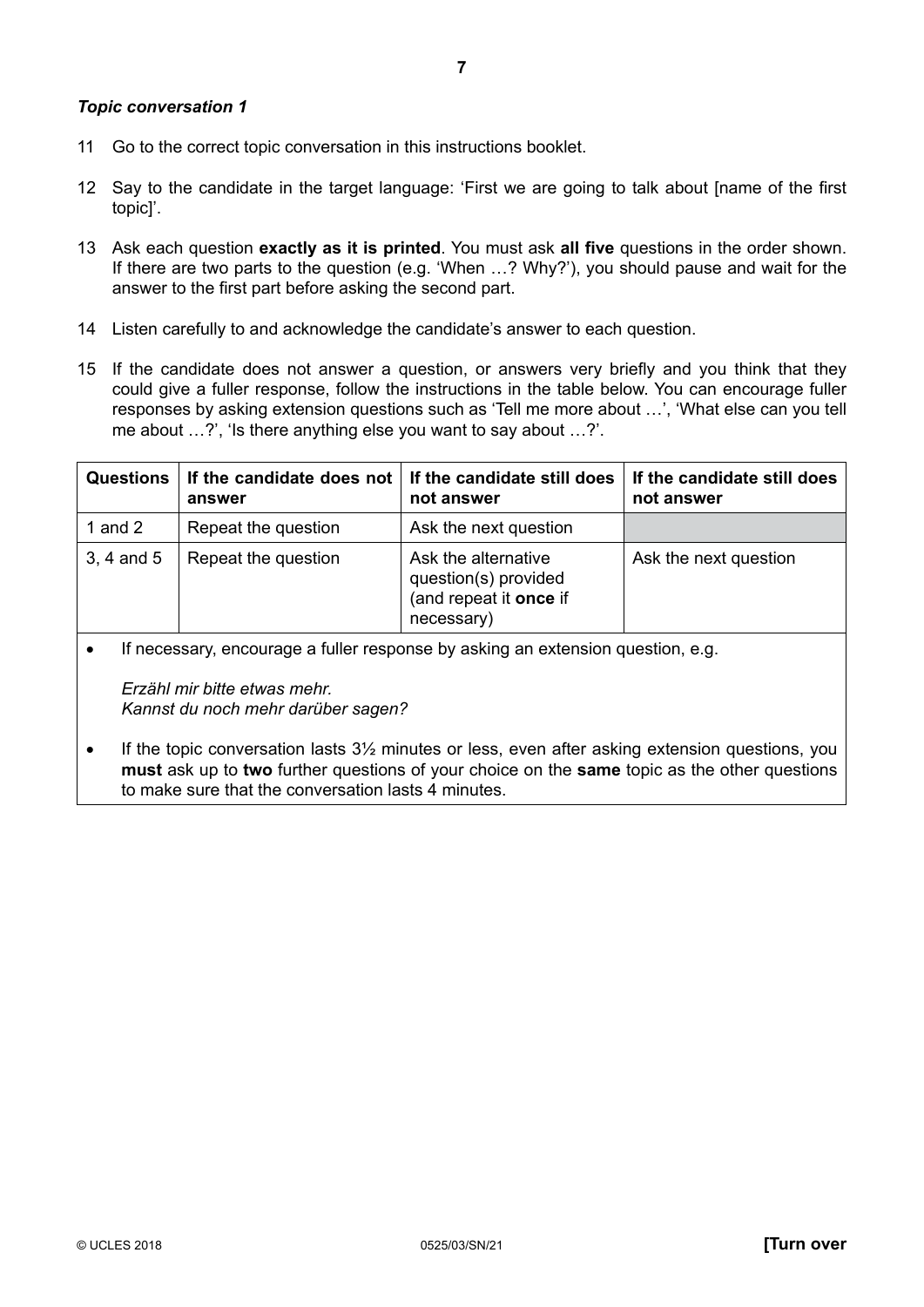- <span id="page-7-0"></span>16 Go to the correct topic conversation in this instructions booklet.
- 17 Say to the candidate in the target language: 'Now we are going to talk about [name of the second topic]'.
- 18 Ask each question **exactly as it is printed**. You must ask **all five** questions in the order shown. If there are two parts to the question (e.g. 'When …? Why?'), you should pause and wait for the answer to the first part before asking the second part.
- 19 Listen carefully to and acknowledge the candidate's answer to each question.
- 20 If the candidate does not answer a question, or answers very briefly and you think that they could give a fuller response, follow the instructions in the table below. You can encourage fuller responses by asking extension questions such as 'Tell me more about …', 'What else can you tell me about …?', 'Is there anything else you want to say about …?'.

| <b>Questions</b> | If the candidate does not<br>answer | If the candidate still does<br>not answer                                           | If the candidate still does<br>not answer |
|------------------|-------------------------------------|-------------------------------------------------------------------------------------|-------------------------------------------|
| 1 and $2$        | Repeat the question                 | Ask the next question                                                               |                                           |
| $3, 4$ and $5$   | Repeat the question                 | Ask the alternative<br>question(s) provided<br>(and repeat it once if<br>necessary) | Ask the next question                     |

• If necessary, encourage a fuller response by asking an extension question, e.g.

*Erzähl mir bitte etwas mehr. Kannst du noch mehr darüber sagen?*

- $\bullet$  If the topic conversation lasts  $3\frac{1}{2}$  minutes or less, even after asking extension questions, you **must** ask up to **two** further questions of your choice on the **same** topic as the other questions to make sure that the conversation lasts 4 minutes.
- 21 When **both** topic conversations have been completed, award a mark out of 15 for Communication and a mark out of 15 for Quality of Language using the mark schemes on pages 11–12.
- 22 Write the mark for Communication and the mark for Quality of Language on the working mark sheet.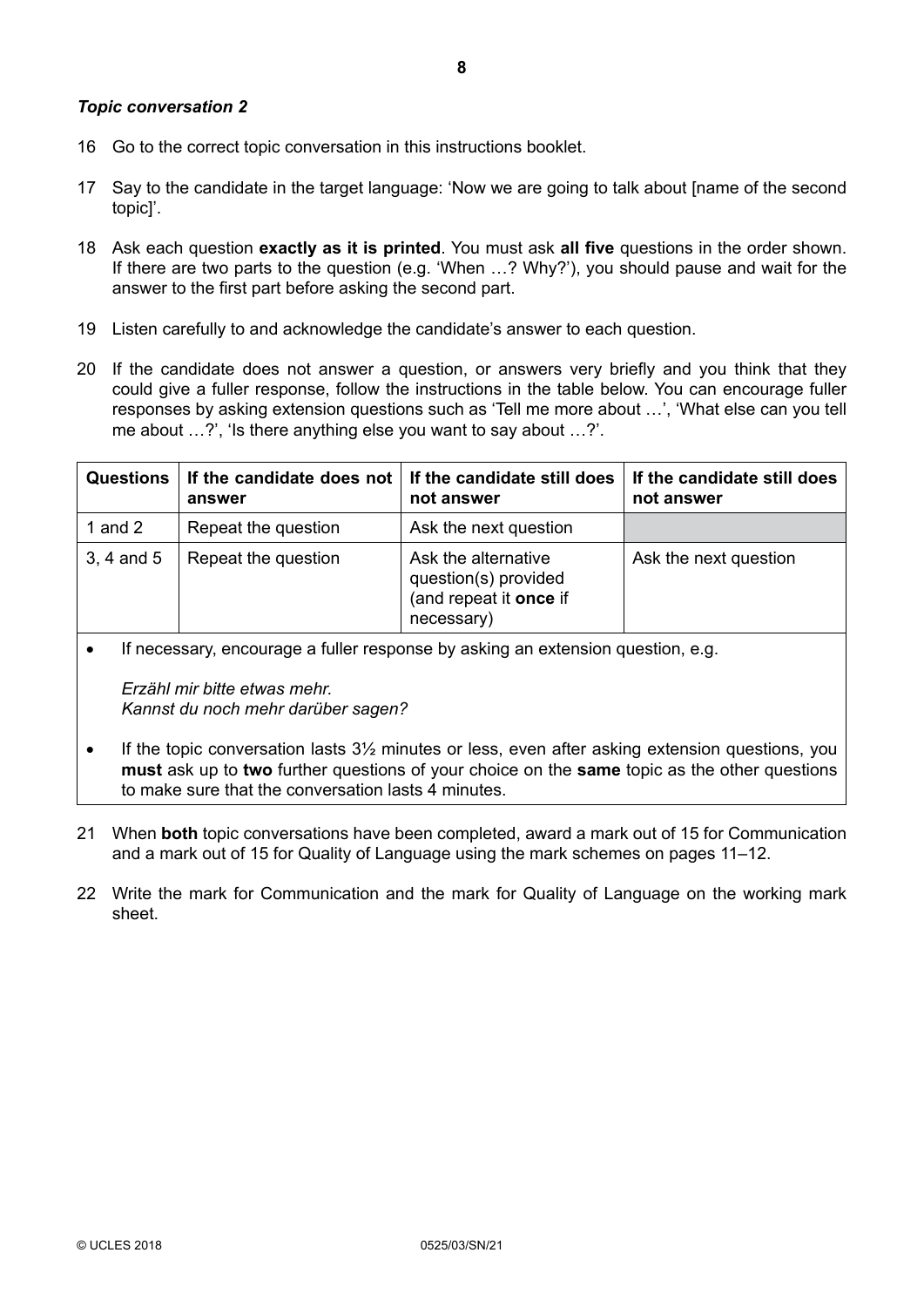#### <span id="page-8-0"></span>**After each candidate's speaking test**

- 23 Take the candidate card from the candidate. The candidate must **not** take the candidate card with them when they leave the examination room.
- 24 Make sure that you have completed all parts of the working mark sheet for the candidate.
- 25 Check that the test has been recorded and can be heard clearly. If there is a problem with the recording, follow the instructions in the *Cambridge Handbook* about failed recordings.

#### **After completing all of the speaking tests at the centre**

- Add up the marks for each candidate and write the total mark in the appropriate column. Check all additions carefully.
- If more than one teacher/examiner is marking the Cambridge IGCSE German speaking tests at the centre, you must make arrangements to internally moderate all of the teachers'/ examiners' marking so that all candidates are assessed to a common standard. You can find further information about the process of internal moderation on the samples database at **www.cambridgeinternational.org/samples**
- You must write the internally moderated marks for all candidates on the working mark sheet(s) and submit these marks to Cambridge International according to the instructions set out in the *Cambridge Handbook* and on the samples database at **www.cambridgeinternational.org/samples**
- The centre must submit a sample of candidates' speaking test recordings to Cambridge International for external moderation. Please check the requirements for the centre on the samples database at **www.cambridgeinternational.org/samples**
- Each recorded file in the sample must be clearly named using the following convention:

centre number\_candidate number\_syllabus number\_component number

• Each sample that you submit to Cambridge International must contain a recorded introduction.

This should include:

- the centre number
- the centre name
- the syllabus and component number
- the syllabus name
- the exam series/year (e.g. June 2021).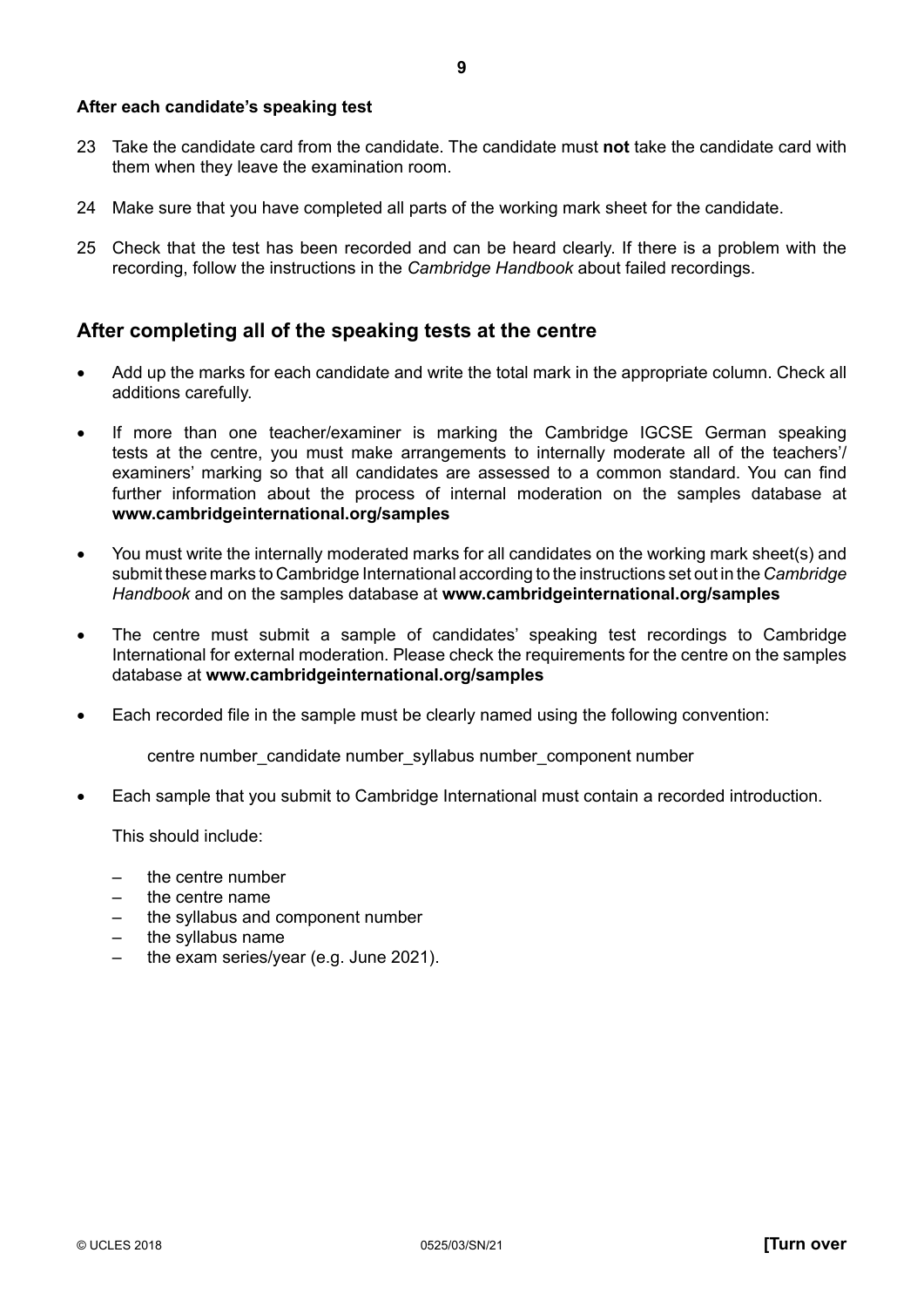#### <span id="page-9-0"></span>**Mark schemes**

The marks for each part of the test are shown below.

| <b>Part of test</b>                  | <b>Marks available</b>           | <b>Maximum</b><br>mark |
|--------------------------------------|----------------------------------|------------------------|
| Role play                            | 2 marks per response             |                        |
| Topic conversations 1 and 2 together | 15 marks for Communication       | 15                     |
| Topic conversations 1 and 2 together | 15 marks for Quality of Language | 15                     |
| <b>TOTAL MARK</b>                    |                                  | 40                     |

Marking should be positive, rewarding achievement.

#### **Role play mark scheme**

- Apply the mark scheme separately for each response.
- Up to two marks are available per response.
- When you are awarding marks, start at the bottom band and work upwards. Find the band which best fits the candidate's performance.

| <b>Marks</b> | <b>Descriptor</b>                                                                                                                                                                                   |
|--------------|-----------------------------------------------------------------------------------------------------------------------------------------------------------------------------------------------------|
| $\mathbf{2}$ | The information is communicated.<br>Language is appropriate to the situation and is accurate.<br>$\bullet$<br>Minor errors (adjective endings, use of prepositions, etc.) are allowed.<br>$\bullet$ |
|              | The information is partly communicated and/or the meaning is ambiguous.<br>Errors impede communication.<br>$\bullet$                                                                                |
| 0            | No creditable response.                                                                                                                                                                             |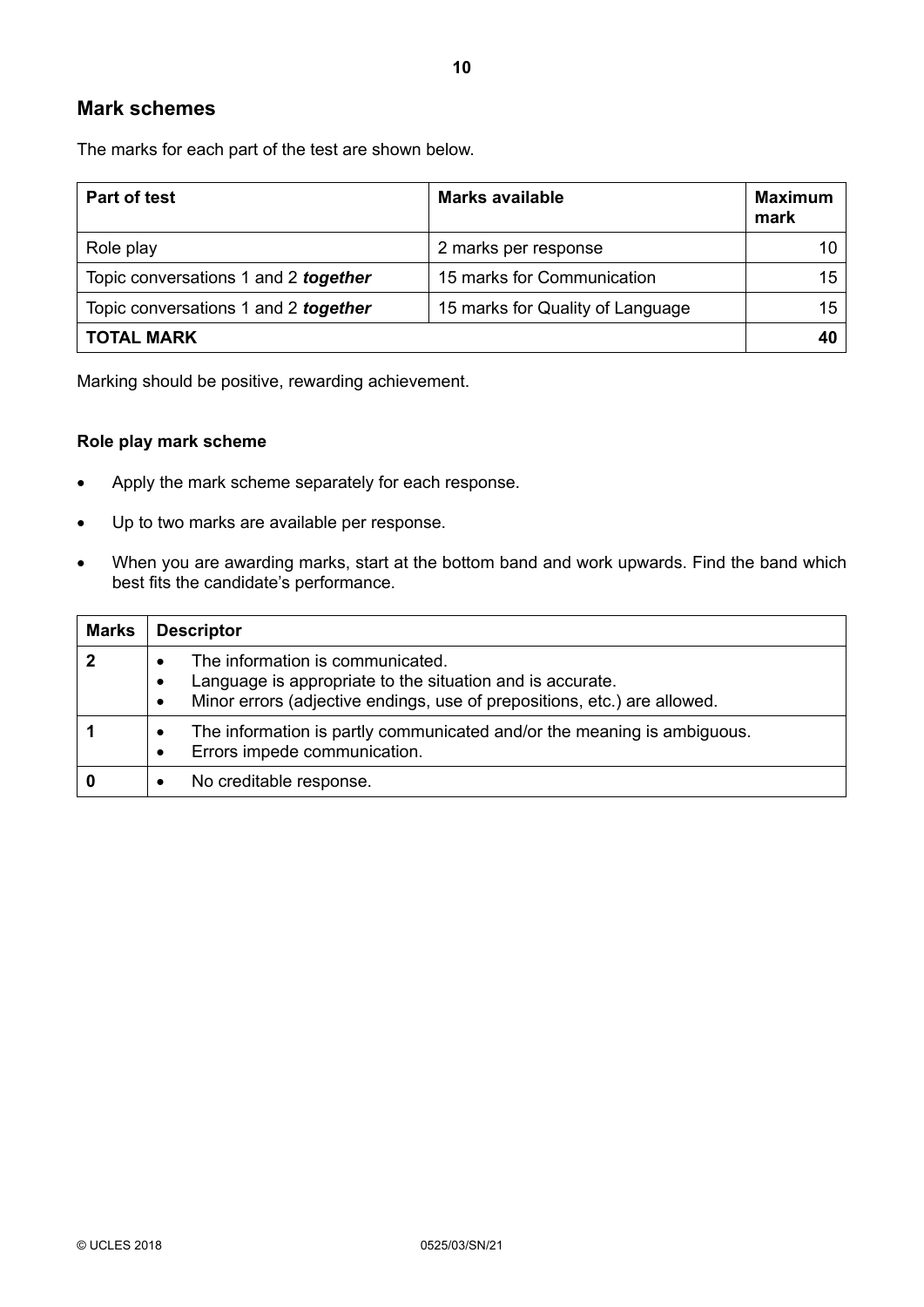#### <span id="page-10-0"></span>**Topic conversation mark schemes**

When you are awarding marks, start at the bottom band and work upwards. Find the band which best fits the candidate's performance. Then use the following guidance to decide on the mark to award, where applicable:

- If the candidate's work convincingly meets the level statement, award the highest mark.
- If the candidate's work adequately meets the level statement, award the most appropriate mark in the middle of the range (where middle marks are available).
- If the candidate's work just meets the level statement, award the lowest mark.

#### *Communication*

Examiners are reminded that this is a language qualification aimed at certifying language proficiency at level A2 with elements of B1 of the *Common European Framework of Reference for Languages: Learning, Teaching, Assessment*. The descriptors below should be understood and applied with reference to those levels.

Award a mark out of 15 for the candidate's performance in **both** topic conversations.

| Marks       | Descriptor   |                                                                                                                                                                                                                                                                                     |  |
|-------------|--------------|-------------------------------------------------------------------------------------------------------------------------------------------------------------------------------------------------------------------------------------------------------------------------------------|--|
| $13 - 15$   | Very good    | Responds confidently to questions; may occasionally need repetition of<br>$\bullet$<br>words or phrases.<br>Communicates information which is consistently relevant to the<br>questions.<br>Frequently develops ideas and opinions.<br>Justifies and explains some answers.         |  |
| $10 - 12$   | Good         | Responds well to questions; requires occasional use of the alternative<br>question(s) provided.<br>Communicates information which is almost always relevant to the<br>questions.<br>Sometimes develops ideas and opinions.<br>Gives reasons or explanations for some answers.       |  |
| $7 - 9$     | Satisfactory | Responds satisfactorily to questions; frequently requires use of the<br>$\bullet$<br>alternative question(s) provided.<br>Communicates most of the required information; may occasionally give<br>irrelevant information.<br>Conveys simple, straightforward opinions.<br>$\bullet$ |  |
| $4 - 6$     | Weak         | Has difficulty with many questions but still attempts an answer.<br>$\bullet$<br>Communicates some simple information relevant to the questions.<br>$\bullet$                                                                                                                       |  |
| $1 - 3$     | Poor         | Frequently has difficulty understanding the questions and has great<br>$\bullet$<br>difficulty in replying.<br>Communicates one or two basic pieces of information relevant to the<br>questions.                                                                                    |  |
| $\mathbf 0$ |              | No creditable response.<br>$\bullet$                                                                                                                                                                                                                                                |  |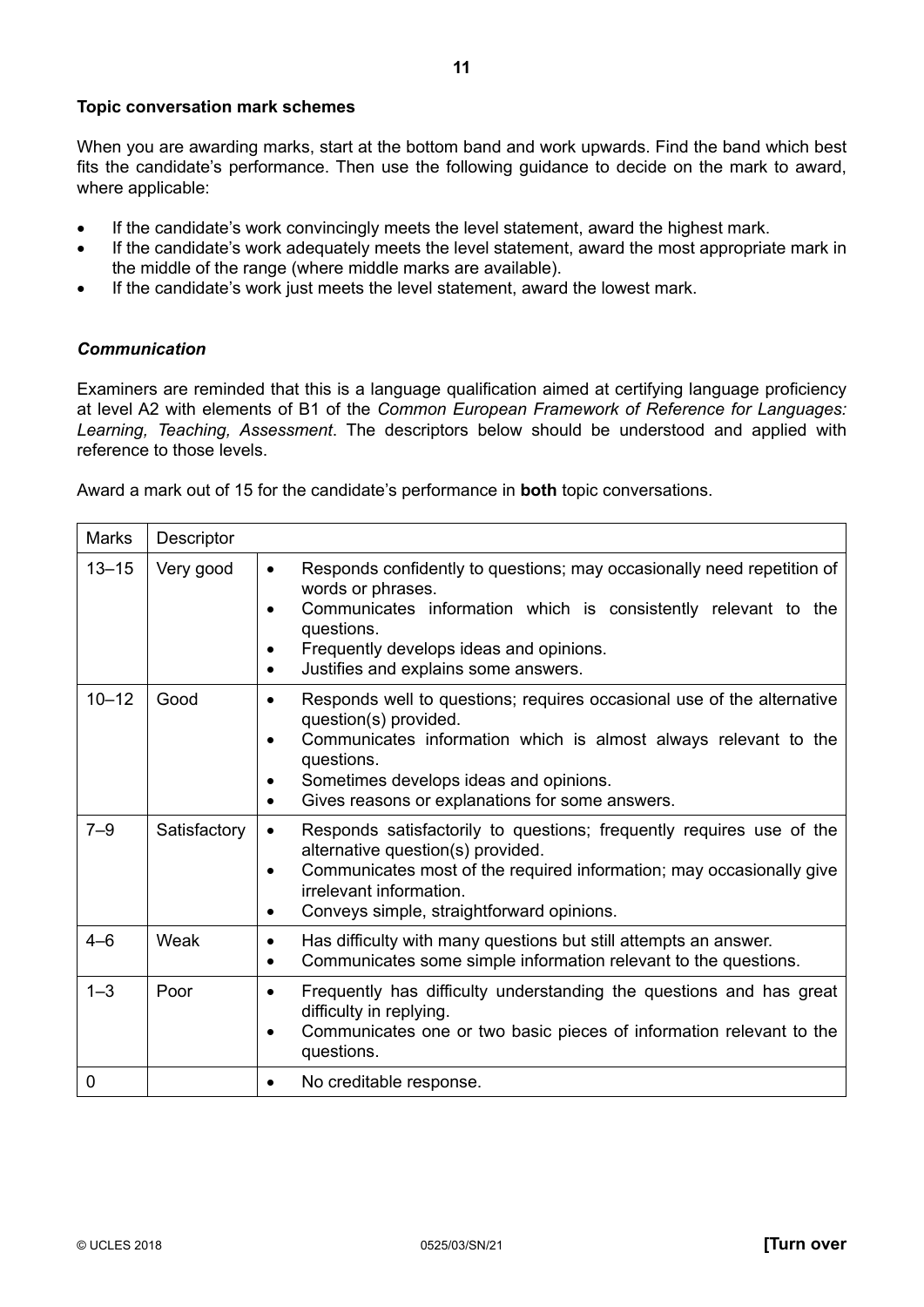#### <span id="page-11-0"></span>*Quality of Language*

Examiners are reminded that this is a language qualification aimed at certifying language proficiency at level A2 with elements of B1 of the *Common European Framework of Reference for Languages: Learning, Teaching, Assessment*. The descriptors below should be understood and applied with reference to those levels.

Award a mark out of 15 for the candidate's performance in **both** topic conversations.

| <b>Marks</b> | Descriptor   |                                                                                                                                                                                                                                                                                                       |
|--------------|--------------|-------------------------------------------------------------------------------------------------------------------------------------------------------------------------------------------------------------------------------------------------------------------------------------------------------|
| $13 - 15$    | Very good    | Accurate use of a wide range of the structures listed in the syllabus with<br>occasional errors in more complex language.<br>Accurate use of a wide range of vocabulary with occasional errors.<br>Very good pronunciation, fluency, intonation and expression; occasional<br>mistakes or hesitation. |
| $10 - 12$    | Good         | Good use of a range of the structures listed in the syllabus, with some<br>errors.<br>Good use of a range of vocabulary with some errors.<br>Good pronunciation and fluency despite some errors or hesitation; a<br>good attempt at correct intonation and expression.                                |
| $7 - 9$      | Satisfactory | Satisfactory use of some of the structures listed in the syllabus, with<br>frequent errors.<br>Satisfactory use of vocabulary with frequent errors.<br>Satisfactory pronunciation and fluency despite frequent errors and<br>hesitation; some attempt at intonation and expression.                   |
| $4 - 6$      | Weak         | Limited range of structures and vocabulary, rarely accurate and/or<br>complete; frequent ambiguity.<br>Pronunciation can be understood with some effort; very noticeable<br>hesitations and stilted delivery.                                                                                         |
| $1 - 3$      | Poor         | Very limited range of structures and vocabulary, almost always<br>inaccurate.<br>Poor pronunciation, rarely comprehensible; many serious errors.                                                                                                                                                      |
| 0            |              | No creditable response.                                                                                                                                                                                                                                                                               |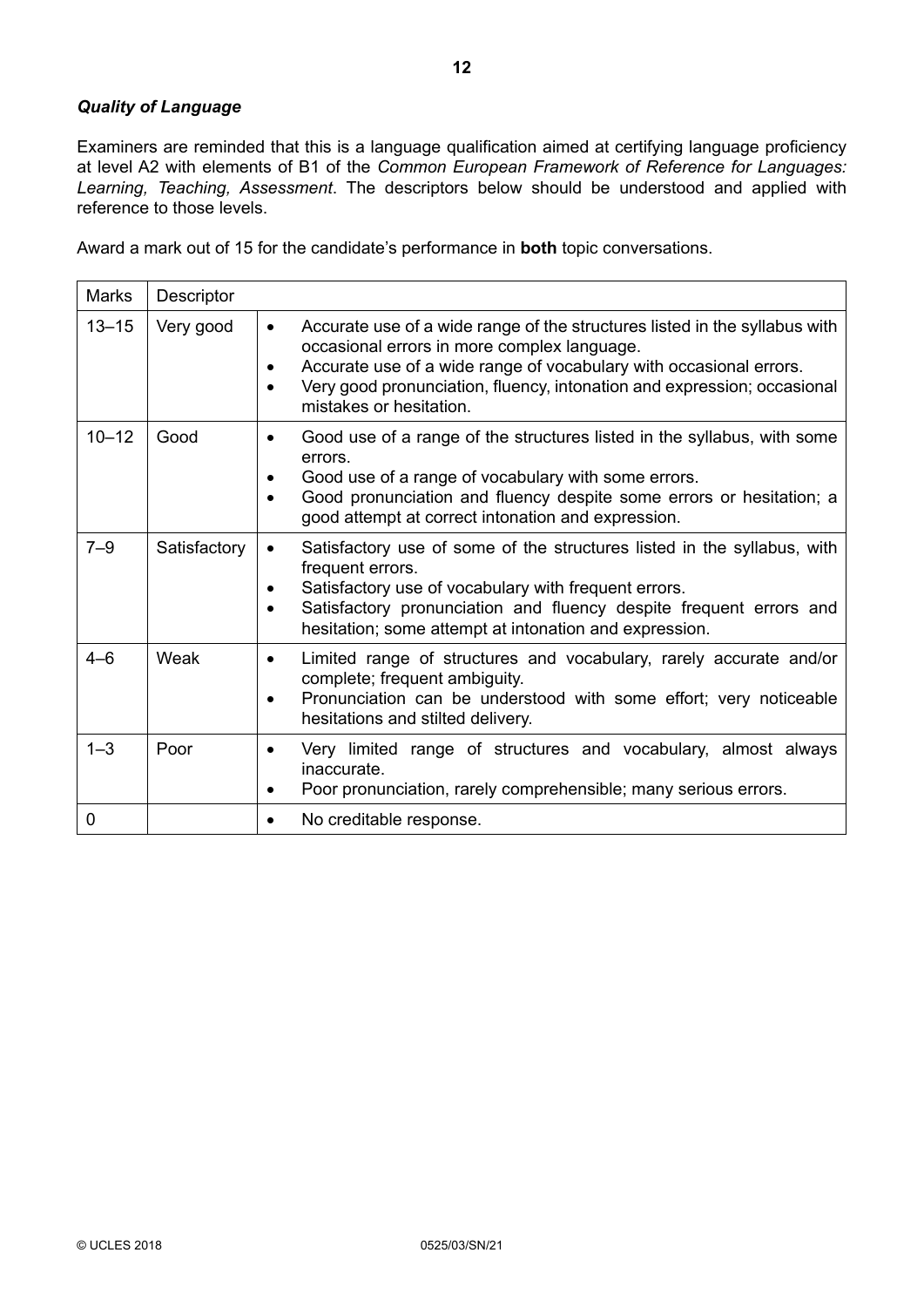<span id="page-12-0"></span>

| Role<br>play<br>card no.<br>$\infty$ | Please select syllabus/component<br>Candidate name<br>Anita Cheng<br>Centre number<br>Cand.<br>no.<br>0031 |
|--------------------------------------|------------------------------------------------------------------------------------------------------------|
|                                      |                                                                                                            |
|                                      |                                                                                                            |
|                                      |                                                                                                            |
|                                      |                                                                                                            |
|                                      |                                                                                                            |
|                                      |                                                                                                            |
|                                      |                                                                                                            |
|                                      |                                                                                                            |
|                                      |                                                                                                            |
|                                      |                                                                                                            |
|                                      |                                                                                                            |
|                                      |                                                                                                            |
|                                      |                                                                                                            |
|                                      |                                                                                                            |
|                                      |                                                                                                            |
|                                      |                                                                                                            |
|                                      |                                                                                                            |
|                                      |                                                                                                            |
|                                      |                                                                                                            |
|                                      |                                                                                                            |
|                                      |                                                                                                            |
|                                      |                                                                                                            |
|                                      | Name of examiner completing this form<br>IN CAPITALS:                                                      |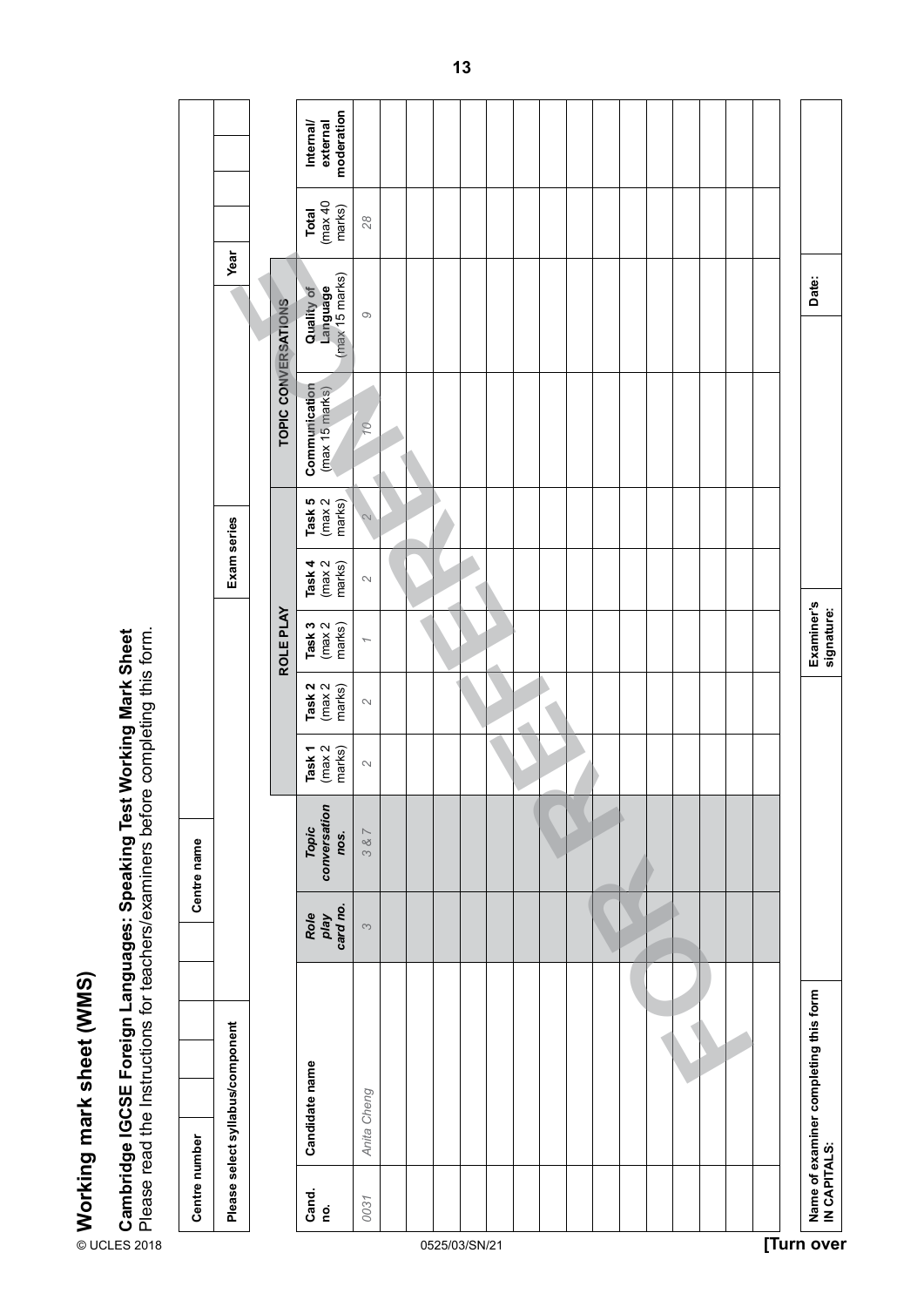#### <span id="page-13-0"></span>**Randomisation instructions**

Each candidate must be allocated one of nine candidate cards. The candidate card gives information for the role play and reminds candidates that the test will contain two topic conversations. There are corresponding teacher/examiner scripts for each candidate card.

The candidate cards and topics for conversation should be allocated to candidates in sequence as shown in the table below.

- If you are conducting more than 30 tests in a day, return to the beginning of the sequence after the 30th candidate.
- If you are conducting tests on more than one day, start each new day at the beginning of the sequence.

| <b>Order of candidates</b> | <b>Candidate card</b> | <b>Topic conversation 1</b> | <b>Topic conversation 2</b> |
|----------------------------|-----------------------|-----------------------------|-----------------------------|
| Candidate 1                | 1                     | Topic 1                     | Topic 5                     |
| Candidate 2                | $\overline{2}$        | Topic 2                     | Topic 6                     |
| Candidate 3                | 3                     | Topic 3                     | Topic 7                     |
| Candidate 4                | 4                     | Topic 4                     | Topic 5                     |
| Candidate 5                | 5                     | Topic 1                     | Topic 6                     |
| Candidate 6                | 6                     | Topic 2                     | Topic 7                     |
| Candidate 7                | $\overline{7}$        | Topic 3                     | Topic 5                     |
| Candidate 8                | 8                     | Topic 4                     | Topic 6                     |
| Candidate 9                | 9                     | Topic 1                     | Topic 7                     |
| Candidate 10               | $\mathbf{1}$          | Topic 2                     | Topic 5                     |
| Candidate 11               | $\overline{2}$        | Topic 3                     | Topic 6                     |
| Candidate 12               | 3                     | Topic 4                     | Topic 7                     |
| Candidate 13               | $\overline{4}$        | Topic 1                     | Topic 5                     |
| Candidate 14               | 5                     | Topic 2                     | Topic 6                     |
| Candidate 15               | 6                     | Topic 3                     | Topic 7                     |
| Candidate 16               | $\overline{7}$        | Topic 4                     | Topic 5                     |
| Candidate 17               | 8                     | Topic 1                     | Topic 6                     |
| Candidate 18               | 9                     | Topic 2                     | Topic 7                     |
| Candidate 19               | $\mathbf{1}$          | Topic 1                     | Topic 5                     |
| Candidate 20               | $\overline{2}$        | Topic 4                     | Topic 6                     |
| Candidate 21               | 3                     | Topic 3                     | Topic 7                     |
| Candidate 22               | 4                     | Topic 2                     | Topic 5                     |
| Candidate 23               | 5                     | Topic 1                     | Topic 6                     |
| Candidate 24               | 6                     | Topic 4                     | Topic 7                     |
| Candidate 25               | $\overline{7}$        | Topic 3                     | Topic 5                     |

Allocate cards and topics to candidates in sequence, as follows: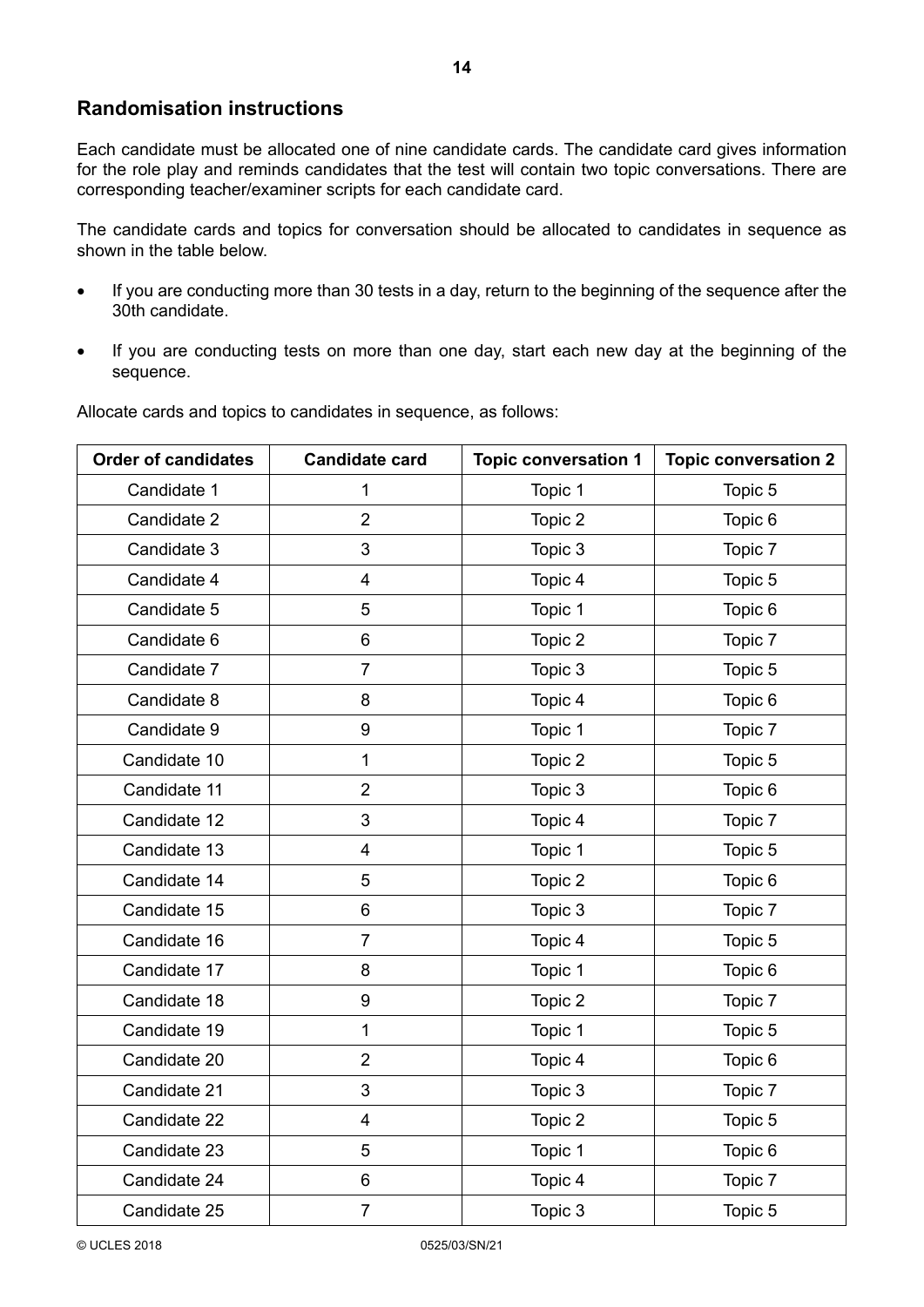| <b>Order of candidates</b>                     | <b>Candidate card</b> | <b>Topic conversation 1</b> | <b>Topic conversation 2</b> |  |
|------------------------------------------------|-----------------------|-----------------------------|-----------------------------|--|
| Candidate 26                                   | 8                     | Topic 2                     | Topic 6                     |  |
| Candidate 27                                   | 9                     | Topic 3                     | Topic 7                     |  |
| Candidate 28                                   |                       | Topic 4                     | Topic 5                     |  |
| Candidate 29                                   | 2                     | Topic 1                     | Topic 6                     |  |
| Candidate 30                                   | 3                     | Topic 2                     | Topic 7                     |  |
| Start again at row 1 (as used for Candidate 1) |                       |                             |                             |  |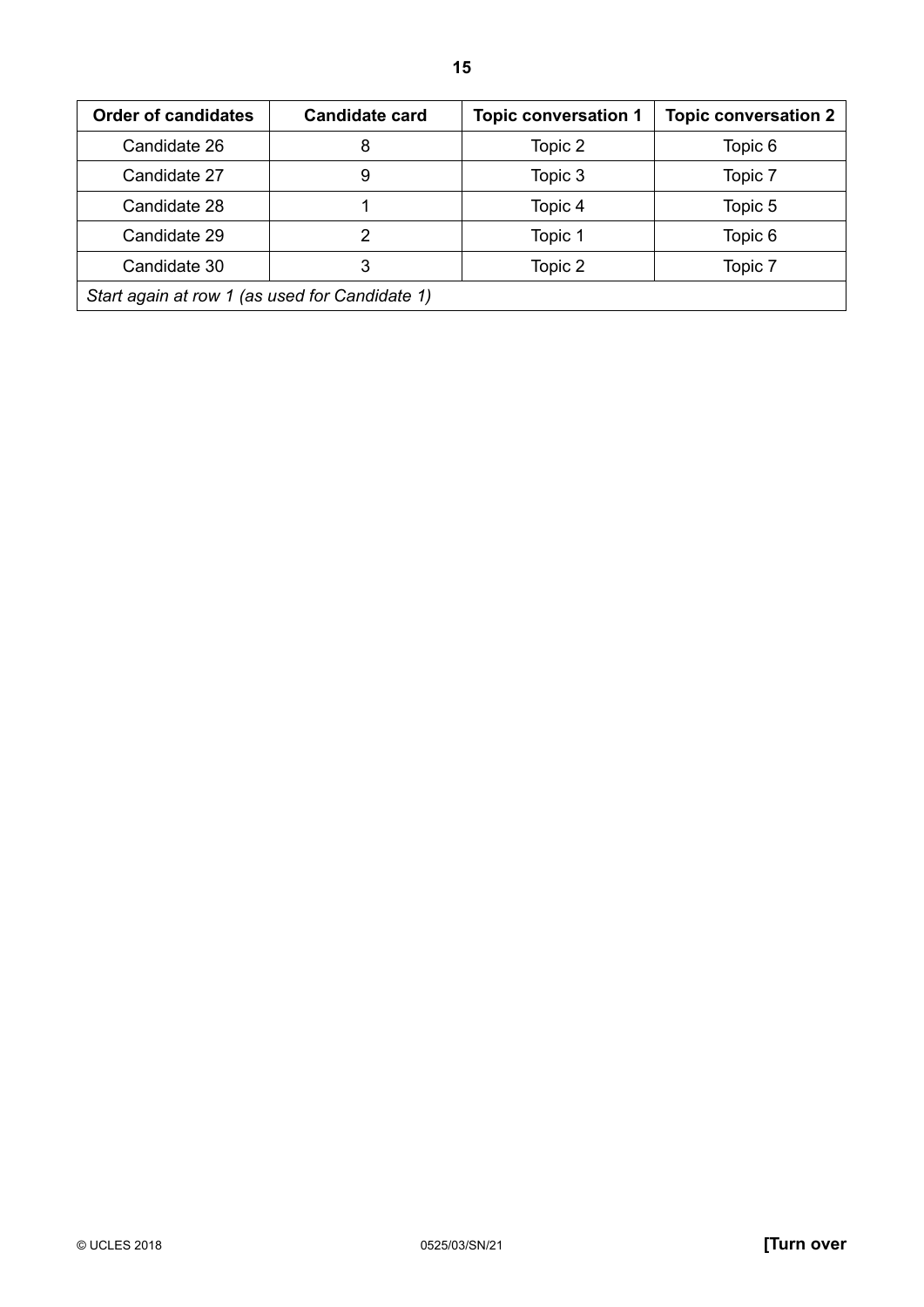<span id="page-15-0"></span>

| <b>Start the recording</b>                  |                                                                                                                                                               |
|---------------------------------------------|---------------------------------------------------------------------------------------------------------------------------------------------------------------|
| <b>Before the</b><br>test                   | Say:<br>Your name, e.g. Mr John Smith<br>The candidate's number, e.g. 0031<br>The candidate's name, e.g. Anita Cheng<br>The candidate card number<br>The date |
| <b>Begrüßung</b><br>(wird nicht<br>benotet) | <b>Sagen Sie:</b><br>Hallo / Guten Morgen / Guten Tag.<br>Wie geht es Ihnen? Ist alles in Ordnung?<br>Wir können jetzt mit dem Test beginnen.                 |

| <b>Rollenspiel</b>           |                                                                                                                     |
|------------------------------|---------------------------------------------------------------------------------------------------------------------|
| Kandidat(in):<br>Lehrer(in): | Sie selbst<br>Ihr deutscher Freund / Ihre deutsche Freundin                                                         |
| <b>Szenario</b>              | <b>Sagen Sie:</b><br>Sie planen einen Ausflug in den Zoo. Ich bin Ihr deutscher Freund / Ihre deutsche<br>Freundin. |
| <b>Fragen</b>                | Stellen Sie die folgenden Fragen:                                                                                   |
| 1                            | Um wie viel Uhr öffnet der Zoo heute?                                                                               |
|                              | Reagieren Sie auf die Antwort und dann fragen Sie:                                                                  |
| $\boldsymbol{2}$             | Und wie kommen wir am besten zum Zoo?                                                                               |
|                              | Reagieren Sie auf die Antwort und dann fragen Sie:                                                                  |
| $\mathbf{3}$                 | Wir könnten ein Picknick mitnehmen. Was möchtest du essen und trinken?                                              |
|                              | Reagieren Sie auf die Antwort und dann fragen Sie:                                                                  |
| $\overline{\mathbf{4}}$      | Als du zum letzten Mal im Zoo warst, was hast du da gesehen? [PAUSE]                                                |
|                              | Reagieren Sie auf die Antwort und dann fragen Sie:                                                                  |
|                              | Und was hast du da gemacht?                                                                                         |
|                              | Reagieren Sie auf die Antwort und dann fragen Sie:                                                                  |
| 5                            | Was wollen wir nach dem Zoobesuch machen? [PAUSE]                                                                   |
|                              | Reagieren Sie auf die Antwort und dann fragen Sie:                                                                  |
|                              | Und danach?                                                                                                         |
|                              | Außern Sie sich dazu und beenden Sie das Gespräch.                                                                  |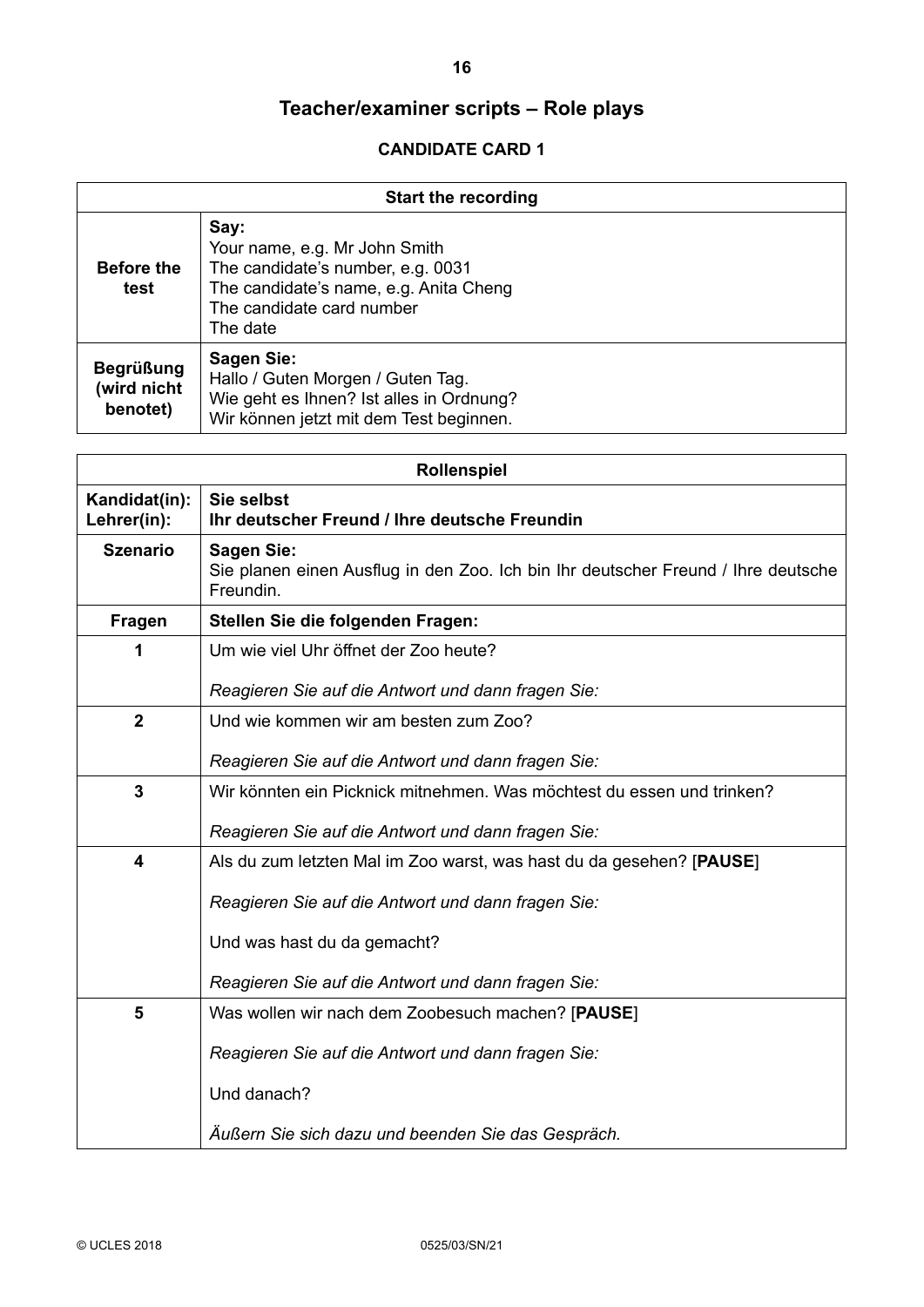**17**

| <b>Start the recording</b>                  |                                                                                                                                                               |
|---------------------------------------------|---------------------------------------------------------------------------------------------------------------------------------------------------------------|
| <b>Before the</b><br>test                   | Say:<br>Your name, e.g. Mr John Smith<br>The candidate's number, e.g. 0031<br>The candidate's name, e.g. Anita Cheng<br>The candidate card number<br>The date |
| <b>Begrüßung</b><br>(wird nicht<br>benotet) | Sagen Sie:<br>Hallo / Guten Morgen / Guten Tag.<br>Wie geht es Ihnen? Ist alles in Ordnung?<br>Wir können jetzt mit dem Test beginnen.                        |

| <b>Rollenspiel</b>           |                                                                                                                                      |
|------------------------------|--------------------------------------------------------------------------------------------------------------------------------------|
| Kandidat(in):<br>Lehrer(in): | Sie selbst<br>Ihr Austauschpartner / Ihre Austauschpartnerin                                                                         |
| <b>Szenario</b>              | <b>Sagen Sie:</b><br>Sie sind in Deutschland und planen einen Kinobesuch. Ich bin Ihr Austauschpartner /<br>Ihre Austauschpartnerin. |
| Fragen                       | Stellen Sie die folgenden Fragen:                                                                                                    |
| 1                            | Wann möchtest du denn ins Kino gehen?                                                                                                |
|                              | Reagieren Sie auf die Antwort und dann fragen Sie:                                                                                   |
| $\overline{2}$               | Wie möchtest du denn am liebsten zum Kino fahren?                                                                                    |
|                              | Reagieren Sie auf die Antwort und dann fragen Sie:                                                                                   |
| $\mathbf{3}$                 | Und was für einen Film möchtest du sehen? [PAUSE]                                                                                    |
|                              | Reagieren Sie auf die Antwort und dann fragen Sie:                                                                                   |
|                              | Warum?                                                                                                                               |
|                              | Reagieren Sie auf die Antwort und dann fragen Sie:                                                                                   |
|                              |                                                                                                                                      |
| $\overline{\mathbf{4}}$      | Als du zum letzten Mal im Kino warst, mit wem warst du da? [PAUSE]                                                                   |
|                              | Reagieren Sie auf die Antwort und dann fragen Sie:                                                                                   |
|                              | Und wie hat dir der Film gefallen?                                                                                                   |
|                              |                                                                                                                                      |
|                              | Reagieren Sie auf die Antwort und dann fragen Sie:                                                                                   |
| 5                            | Und was wollen wir nach dem Kinobesuch machen? [PAUSE]                                                                               |
|                              | Reagieren Sie auf die Antwort und dann fragen Sie:                                                                                   |
|                              | Und danach?                                                                                                                          |
|                              | Äußern Sie sich dazu und beenden Sie das Gespräch.                                                                                   |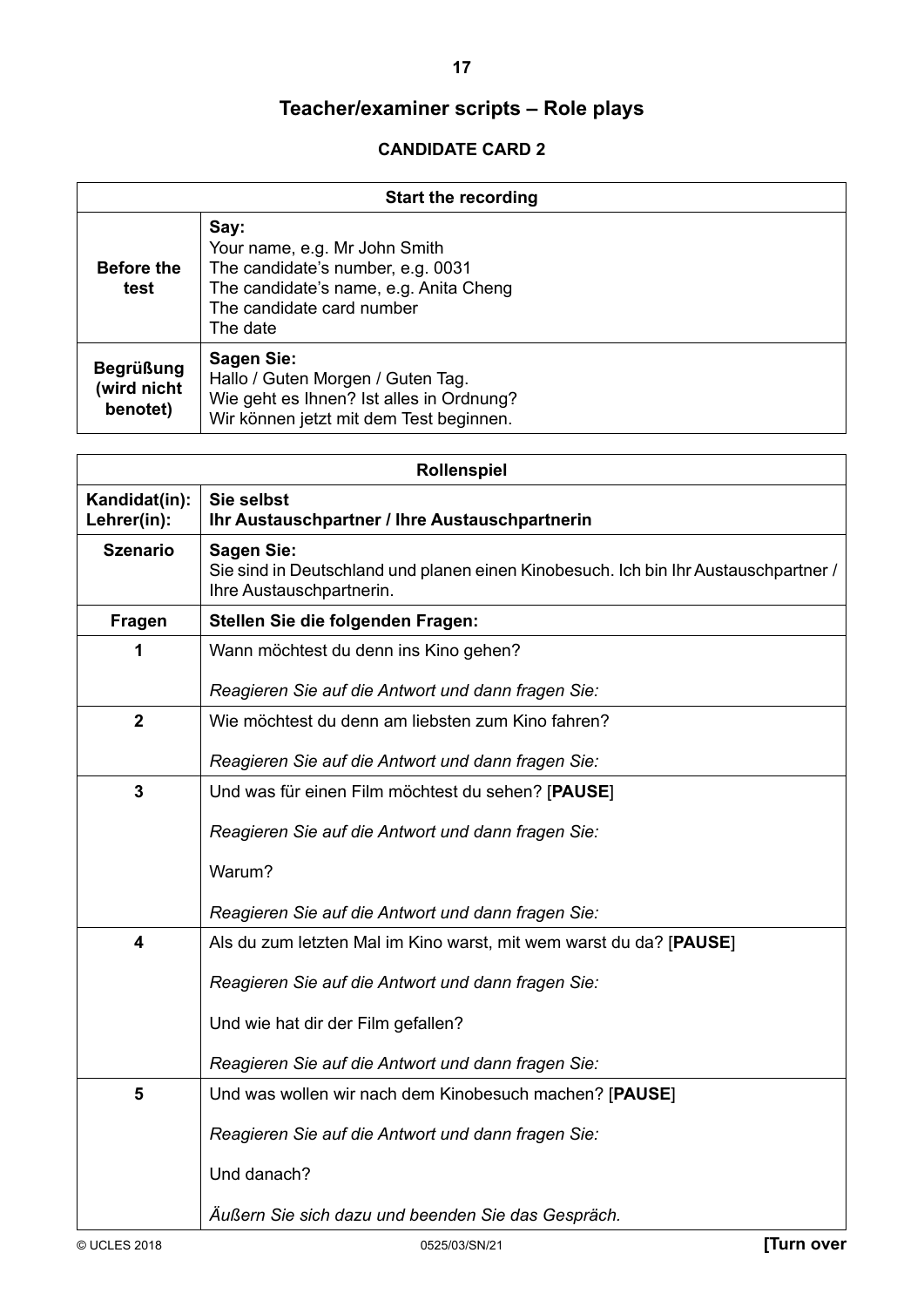| <b>Start the recording</b>                  |                                                                                                                                                               |
|---------------------------------------------|---------------------------------------------------------------------------------------------------------------------------------------------------------------|
| <b>Before the</b><br>test                   | Say:<br>Your name, e.g. Mr John Smith<br>The candidate's number, e.g. 0031<br>The candidate's name, e.g. Anita Cheng<br>The candidate card number<br>The date |
| <b>Begrüßung</b><br>(wird nicht<br>benotet) | <b>Sagen Sie:</b><br>Hallo / Guten Morgen / Guten Tag.<br>Wie geht es Ihnen? Ist alles in Ordnung?<br>Wir können jetzt mit dem Test beginnen.                 |

| <b>Rollenspiel</b>           |                                                                                                                                                            |
|------------------------------|------------------------------------------------------------------------------------------------------------------------------------------------------------|
| Kandidat(in):<br>Lehrer(in): | Sie selbst<br>Ihr Austauschpartner / Ihre Austauschpartnerin                                                                                               |
| <b>Szenario</b>              | <b>Sagen Sie:</b><br>Sie sind in einem Kleidergeschäft in Deutschland. Sie wollen etwas kaufen. Ich bin<br>Ihr Austauschpartner / Ihre Austauschpartnerin. |
| Fragen                       | Stellen Sie die folgenden Fragen:                                                                                                                          |
| 1                            | Was möchtest du kaufen?                                                                                                                                    |
|                              | Reagieren Sie auf die Antwort und dann fragen Sie:                                                                                                         |
| $\mathbf{2}$                 | Wie viel Geld kannst du ausgeben?                                                                                                                          |
|                              | Reagieren Sie auf die Antwort und dann fragen Sie:                                                                                                         |
| 3                            | Welche Farbe suchst du? [PAUSE]                                                                                                                            |
|                              | Reagieren Sie auf die Antwort und dann fragen Sie:                                                                                                         |
|                              | Warum?                                                                                                                                                     |
|                              | Reagieren Sie auf die Antwort und dann fragen Sie:                                                                                                         |
| 4                            | Und wann möchtest du deine neue Kleidung tragen?                                                                                                           |
|                              | Reagieren Sie auf die Antwort und dann fragen Sie:                                                                                                         |
| 5                            | Was hast du denn auf der Party letzte Woche getragen? [PAUSE]                                                                                              |
|                              | Reagieren Sie auf die Antwort und dann fragen Sie:                                                                                                         |
|                              | Und was hast du auf der Party gemacht?                                                                                                                     |
|                              | Äußern Sie sich dazu und beenden Sie das Gespräch.                                                                                                         |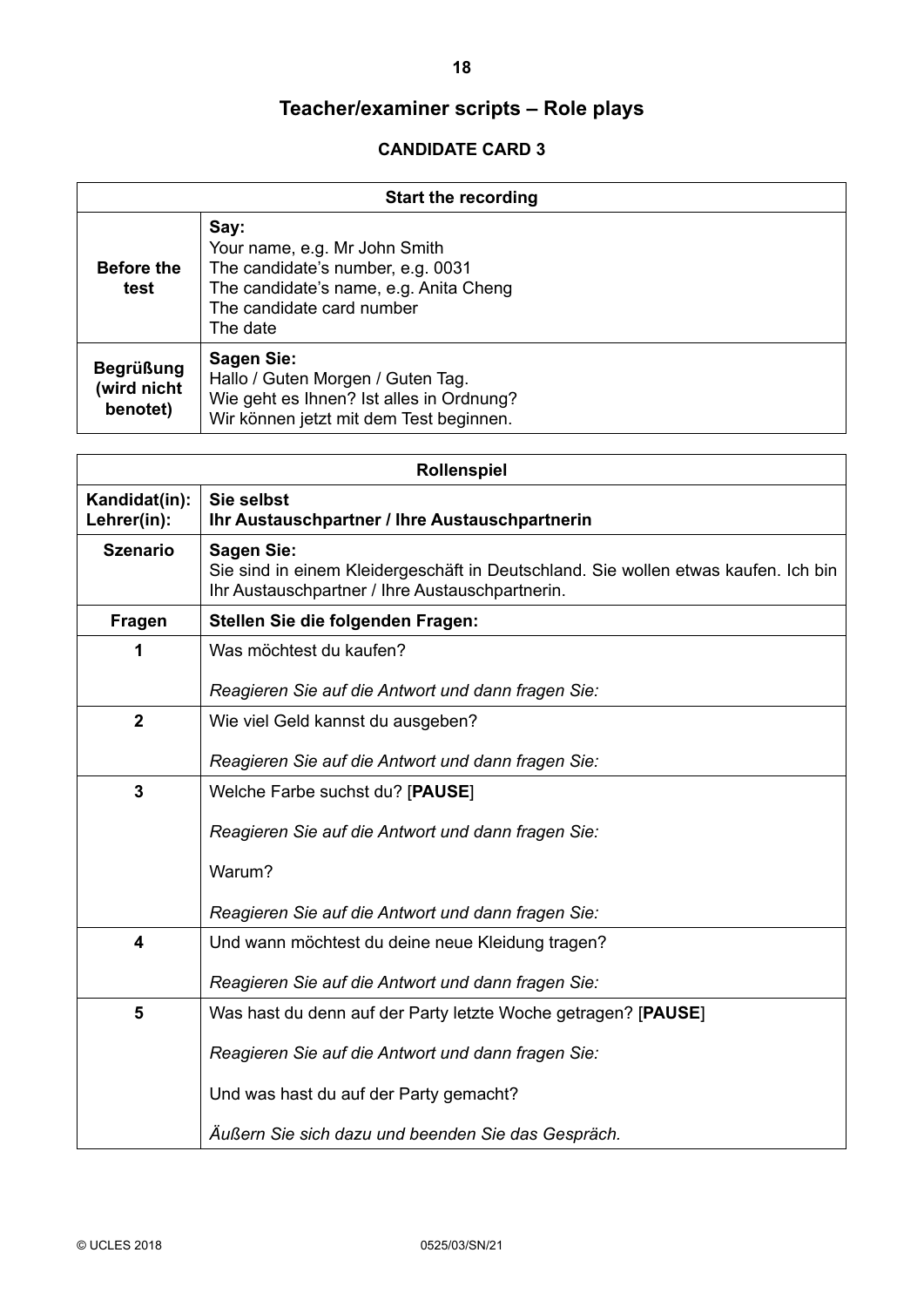**19**

| <b>Start the recording</b>                  |                                                                                                                                                               |
|---------------------------------------------|---------------------------------------------------------------------------------------------------------------------------------------------------------------|
| <b>Before the</b><br>test                   | Say:<br>Your name, e.g. Mr John Smith<br>The candidate's number, e.g. 0031<br>The candidate's name, e.g. Anita Cheng<br>The candidate card number<br>The date |
| <b>Begrüßung</b><br>(wird nicht<br>benotet) | Sagen Sie:<br>Hallo / Guten Morgen / Guten Tag.<br>Wie geht es Ihnen? Ist alles in Ordnung?<br>Wir können jetzt mit dem Test beginnen.                        |

| Rollenspiel                  |                                                                                                                                    |
|------------------------------|------------------------------------------------------------------------------------------------------------------------------------|
| Kandidat(in):<br>Lehrer(in): | Sie selbst<br>Die Person im Hotelempfang                                                                                           |
| <b>Szenario</b>              | <b>Sagen Sie:</b><br>Sie sind in einem Hotel in Deutschland. Sie wollen ein anderes Zimmer. Ich bin die<br>Person am Hotelempfang. |
| <b>Fragen</b>                | Stellen Sie die folgenden Fragen:                                                                                                  |
| 1                            | Guten Tag! Ich höre, Sie möchten ein anderes Zimmer. Was ist denn Ihre<br>Zimmernummer, bitte?                                     |
|                              | Reagieren Sie auf die Antwort und dann fragen Sie:                                                                                 |
| $\overline{2}$               | Wie lange bleiben Sie noch bei uns im Hotel?                                                                                       |
|                              | Reagieren Sie auf die Antwort und dann fragen Sie:                                                                                 |
| 3                            | Was ist eigentlich das Problem mit Ihrem Zimmer?                                                                                   |
|                              | Reagieren Sie auf die Antwort und dann fragen Sie:                                                                                 |
| $\overline{\mathbf{4}}$      | Darf ich Sie fragen: Wie hat Ihnen denn das Frühstück heute gefallen? [PAUSE]                                                      |
|                              | Reagieren Sie auf die Antwort und dann fragen Sie:                                                                                 |
|                              | Und was haben Sie schon im Hotel gemacht?                                                                                          |
|                              | Reagieren Sie auf die Antwort und dann fragen Sie:                                                                                 |
| 5                            | Was werden Sie in den nächsten Tagen noch alles hier in der Stadt machen?<br>[PAUSE]                                               |
|                              | Reagieren Sie auf die Antwort und dann fragen Sie:                                                                                 |
|                              | Warum?                                                                                                                             |
|                              | Äußern Sie sich dazu und beenden Sie das Gespräch.                                                                                 |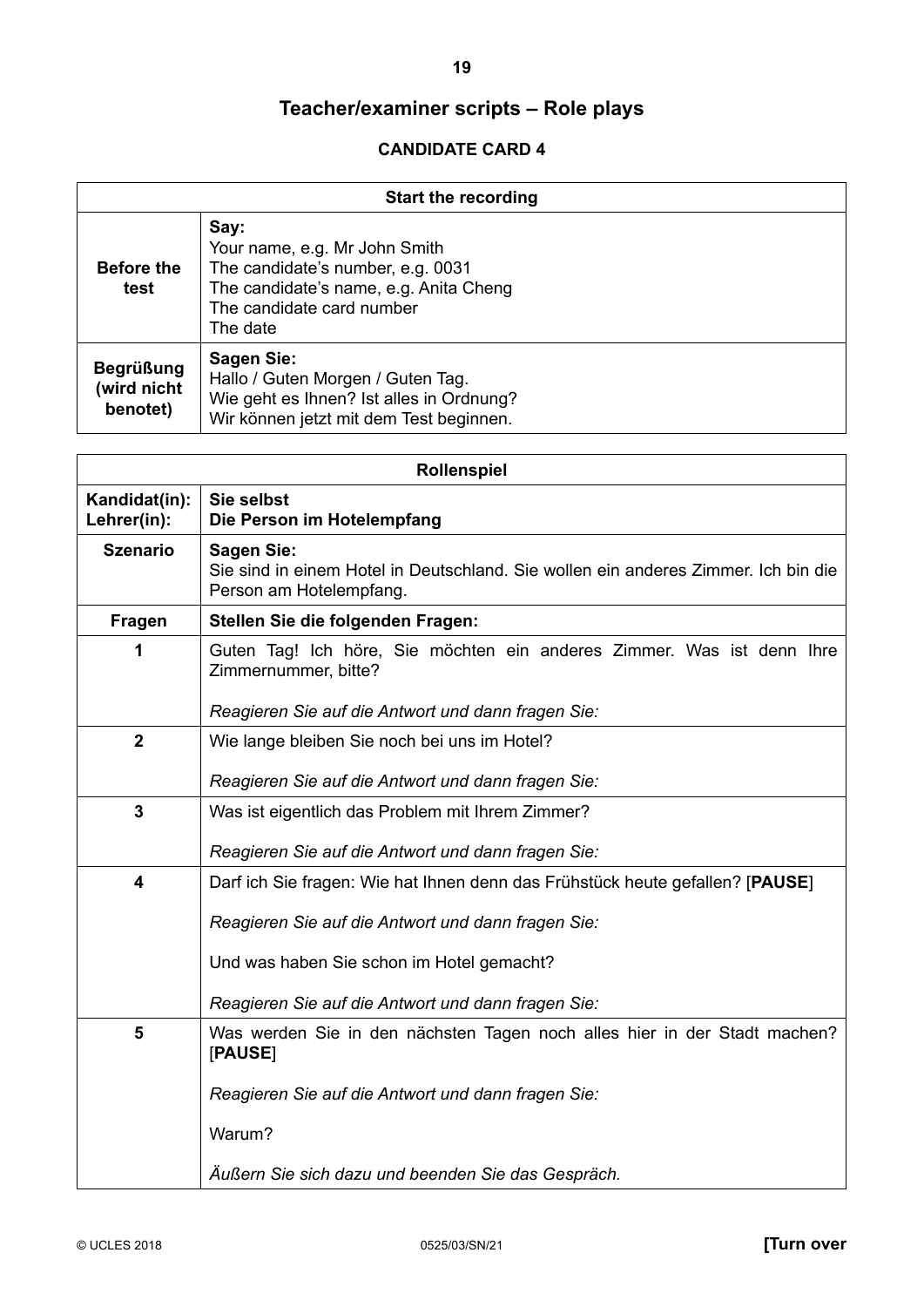| <b>Start the recording</b>                  |                                                                                                                                                               |
|---------------------------------------------|---------------------------------------------------------------------------------------------------------------------------------------------------------------|
| <b>Before the</b><br>test                   | Say:<br>Your name, e.g. Mr John Smith<br>The candidate's number, e.g. 0031<br>The candidate's name, e.g. Anita Cheng<br>The candidate card number<br>The date |
| <b>Begrüßung</b><br>(wird nicht<br>benotet) | Sagen Sie:<br>Hallo / Guten Morgen / Guten Tag.<br>Wie geht es Ihnen? Ist alles in Ordnung?<br>Wir können jetzt mit dem Test beginnen.                        |

| <b>Rollenspiel</b>           |                                                                                                                                          |
|------------------------------|------------------------------------------------------------------------------------------------------------------------------------------|
| Kandidat(in):<br>Lehrer(in): | Sie selbst<br>Der Trainer / Die Trainerin                                                                                                |
| <b>Szenario</b>              | <b>Sagen Sie:</b><br>Sie sind im Fitnessstudio. Der Trainer / Die Trainerin stellt Ihnen Fragen.<br>Ich bin der Trainer / die Trainerin. |
| <b>Fragen</b>                | Stellen Sie die folgenden Fragen:                                                                                                        |
| 1                            | Wie viele Stunden schläfst du normalerweise pro Nacht?                                                                                   |
|                              | Reagieren Sie auf die Antwort und dann fragen Sie:                                                                                       |
| $\overline{2}$               | Und wenn du nachmittags Hunger hast, was isst du dann?                                                                                   |
|                              | Reagieren Sie auf die Antwort und dann fragen Sie:                                                                                       |
| $\mathbf{3}$                 | Was ist deine Lieblingssportart in der Schule? [PAUSE]                                                                                   |
|                              | Reagieren Sie auf die Antwort und dann fragen Sie:                                                                                       |
|                              | Warum?                                                                                                                                   |
|                              | Reagieren Sie auf die Antwort und dann fragen Sie:                                                                                       |
| 4                            | Wann warst du zuletzt sportlich aktiv? [PAUSE]                                                                                           |
|                              | Reagieren Sie auf die Antwort und dann fragen Sie:                                                                                       |
|                              | Was hast du gemacht?                                                                                                                     |
|                              | Reagieren Sie auf die Antwort und dann fragen Sie:                                                                                       |
| 5                            | Und was willst du in Zukunft für deine Fitness tun?                                                                                      |
|                              | Außern Sie sich dazu und beenden Sie das Gespräch.                                                                                       |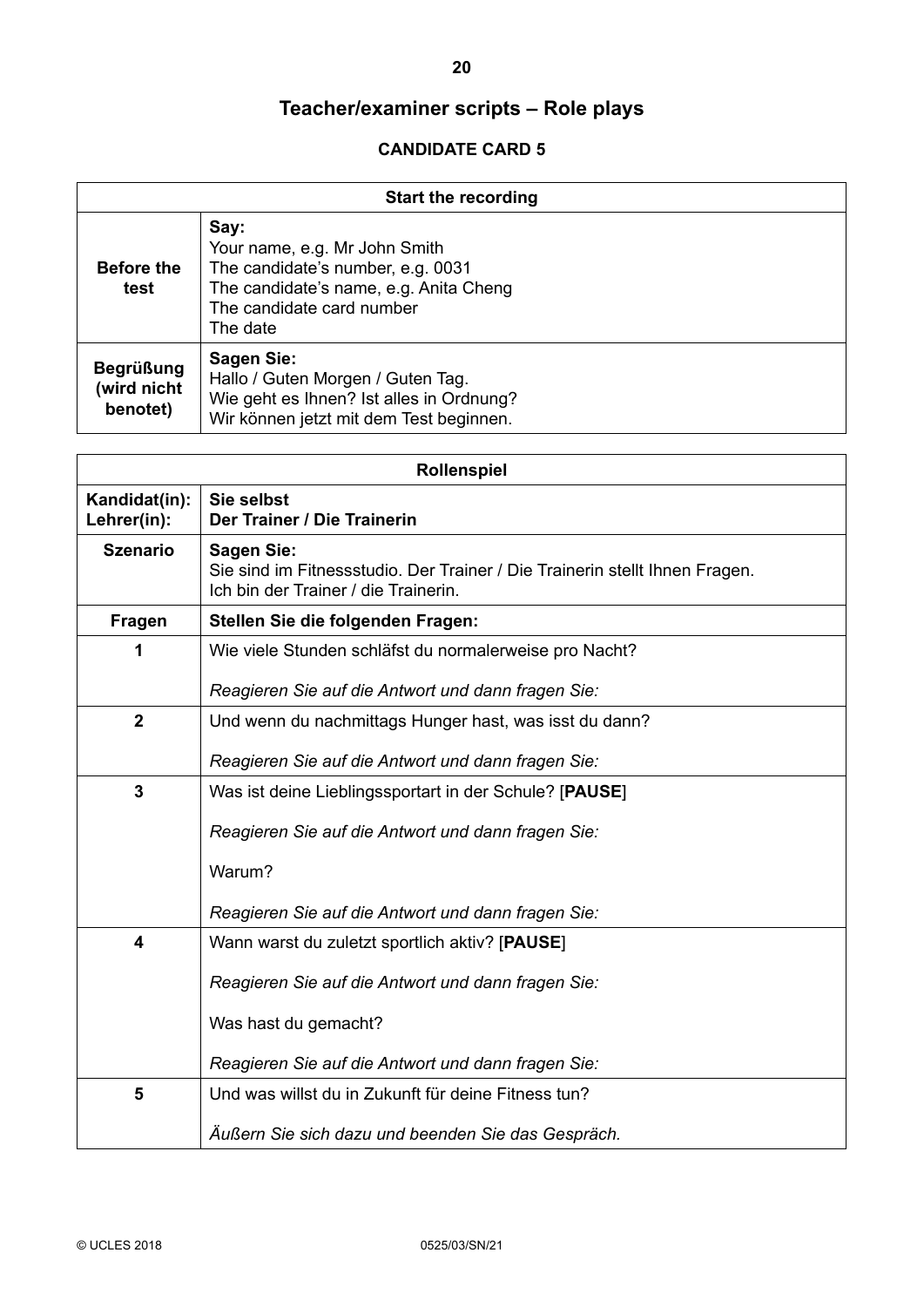**21**

| <b>Start the recording</b>                  |                                                                                                                                                               |
|---------------------------------------------|---------------------------------------------------------------------------------------------------------------------------------------------------------------|
| <b>Before the</b><br>test                   | Say:<br>Your name, e.g. Mr John Smith<br>The candidate's number, e.g. 0031<br>The candidate's name, e.g. Anita Cheng<br>The candidate card number<br>The date |
| <b>Begrüßung</b><br>(wird nicht<br>benotet) | <b>Sagen Sie:</b><br>Hallo / Guten Morgen / Guten Tag.<br>Wie geht es Ihnen? Ist alles in Ordnung?<br>Wir können jetzt mit dem Test beginnen.                 |

| <b>Rollenspiel</b>           |                                                                                                                                                                                                |
|------------------------------|------------------------------------------------------------------------------------------------------------------------------------------------------------------------------------------------|
| Kandidat(in):<br>Lehrer(in): | Sie selbst<br>Ihr Austauschpartner / Ihre Austauschpartnerin                                                                                                                                   |
| <b>Szenario</b>              | <b>Sagen Sie:</b><br>Sie möchten mit Ihrem Austauschpartner / Ihrer Austauschpartnerin einen<br>Freizeitpark in Österreich besuchen. Ich bin der Austauschpartner / die<br>Austauschpartnerin. |
| Fragen                       | Stellen Sie die folgenden Fragen:                                                                                                                                                              |
| 1                            | Wann möchtest du heute zum Freizeitpark fahren?                                                                                                                                                |
|                              | Reagieren Sie auf die Antwort und dann fragen Sie:                                                                                                                                             |
| $\overline{2}$               | Und wie fahren wir dorthin?                                                                                                                                                                    |
|                              | Reagieren Sie auf die Antwort und dann fragen Sie:                                                                                                                                             |
| 3                            | Heute soll es sehr heiß werden. Was sollen wir mitnehmen?                                                                                                                                      |
|                              | Reagieren Sie auf die Antwort und dann fragen Sie:                                                                                                                                             |
| 4                            | Was hast du schon in Österreich gesehen? [PAUSE]                                                                                                                                               |
|                              | Reagieren Sie auf die Antwort und dann fragen Sie:                                                                                                                                             |
|                              | Und was hat dir am besten gefallen?                                                                                                                                                            |
|                              | Reagieren Sie auf die Antwort und dann fragen Sie:                                                                                                                                             |
| 5                            | Und was möchtest du gern morgen machen? [PAUSE]                                                                                                                                                |
|                              | Reagieren Sie auf die Antwort und dann fragen Sie:                                                                                                                                             |
|                              | Warum?                                                                                                                                                                                         |
|                              |                                                                                                                                                                                                |
|                              | Außern Sie sich dazu und beenden Sie das Gespräch.                                                                                                                                             |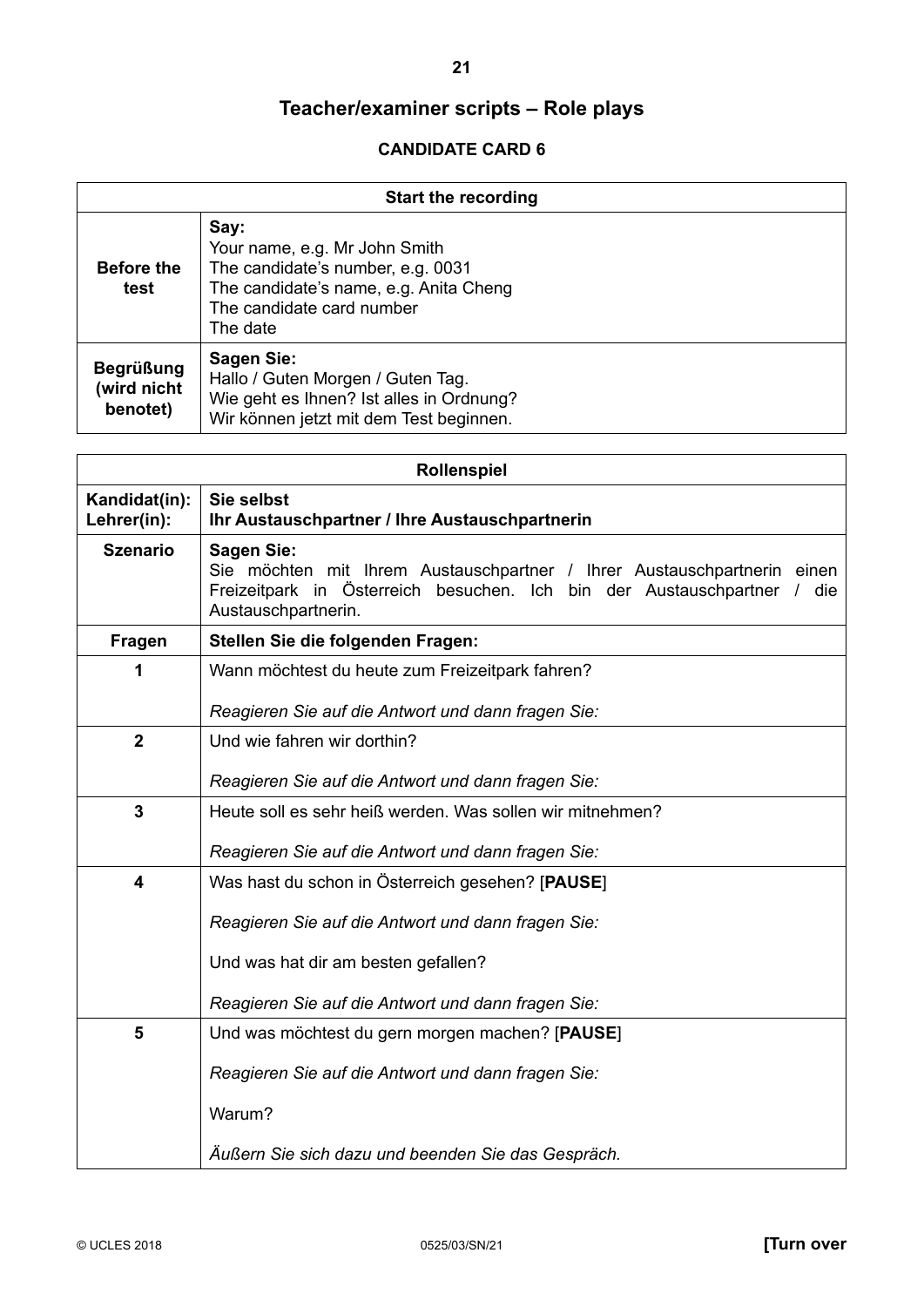| <b>Start the recording</b>                  |                                                                                                                                                               |  |
|---------------------------------------------|---------------------------------------------------------------------------------------------------------------------------------------------------------------|--|
| <b>Before the</b><br>test                   | Say:<br>Your name, e.g. Mr John Smith<br>The candidate's number, e.g. 0031<br>The candidate's name, e.g. Anita Cheng<br>The candidate card number<br>The date |  |
| <b>Begrüßung</b><br>(wird nicht<br>benotet) | Sagen Sie:<br>Hallo / Guten Morgen / Guten Tag.<br>Wie geht es Ihnen? Ist alles in Ordnung?<br>Wir können jetzt mit dem Test beginnen.                        |  |

|                              | <b>Rollenspiel</b>                                                                                                                                         |  |  |
|------------------------------|------------------------------------------------------------------------------------------------------------------------------------------------------------|--|--|
| Kandidat(in):<br>Lehrer(in): | Sie selbst<br>Die Person in Touristeninformation                                                                                                           |  |  |
| <b>Szenario</b>              | <b>Sagen Sie:</b><br>Sie sind in der Touristeninformation in Berlin. Ich bin der Angestellte / die Angestellte<br>und arbeite in der Touristeninformation. |  |  |
| <b>Fragen</b>                | Stellen Sie die folgenden Fragen:                                                                                                                          |  |  |
| 1                            | Hallo! Sie möchten Berlin besichtigen. In welcher Sprache möchten Sie eine Tour<br>buchen?                                                                 |  |  |
|                              | Reagieren Sie auf die Antwort und dann fragen Sie:                                                                                                         |  |  |
| $\overline{2}$               | Und wann wollen Sie die Tour machen?                                                                                                                       |  |  |
|                              | Reagieren Sie auf die Antwort und dann fragen Sie:                                                                                                         |  |  |
| $\mathbf{3}$                 | Wofür interessieren Sie sich?                                                                                                                              |  |  |
|                              | Reagieren Sie auf die Antwort und dann fragen Sie:                                                                                                         |  |  |
| 4                            | Was haben Sie denn gestern hier gemacht? [PAUSE]                                                                                                           |  |  |
|                              | Reagieren Sie auf die Antwort und dann fragen Sie:                                                                                                         |  |  |
|                              | Wie war das?                                                                                                                                               |  |  |
|                              | Reagieren Sie auf die Antwort und dann fragen Sie:                                                                                                         |  |  |
| 5                            | Und was möchten Sie nach der Tour machen? [PAUSE]                                                                                                          |  |  |
|                              | Reagieren Sie auf die Antwort und dann fragen Sie:                                                                                                         |  |  |
|                              | Und welche anderen Pläne haben Sie noch?                                                                                                                   |  |  |
|                              | Äußern Sie sich dazu und beenden Sie das Gespräch.                                                                                                         |  |  |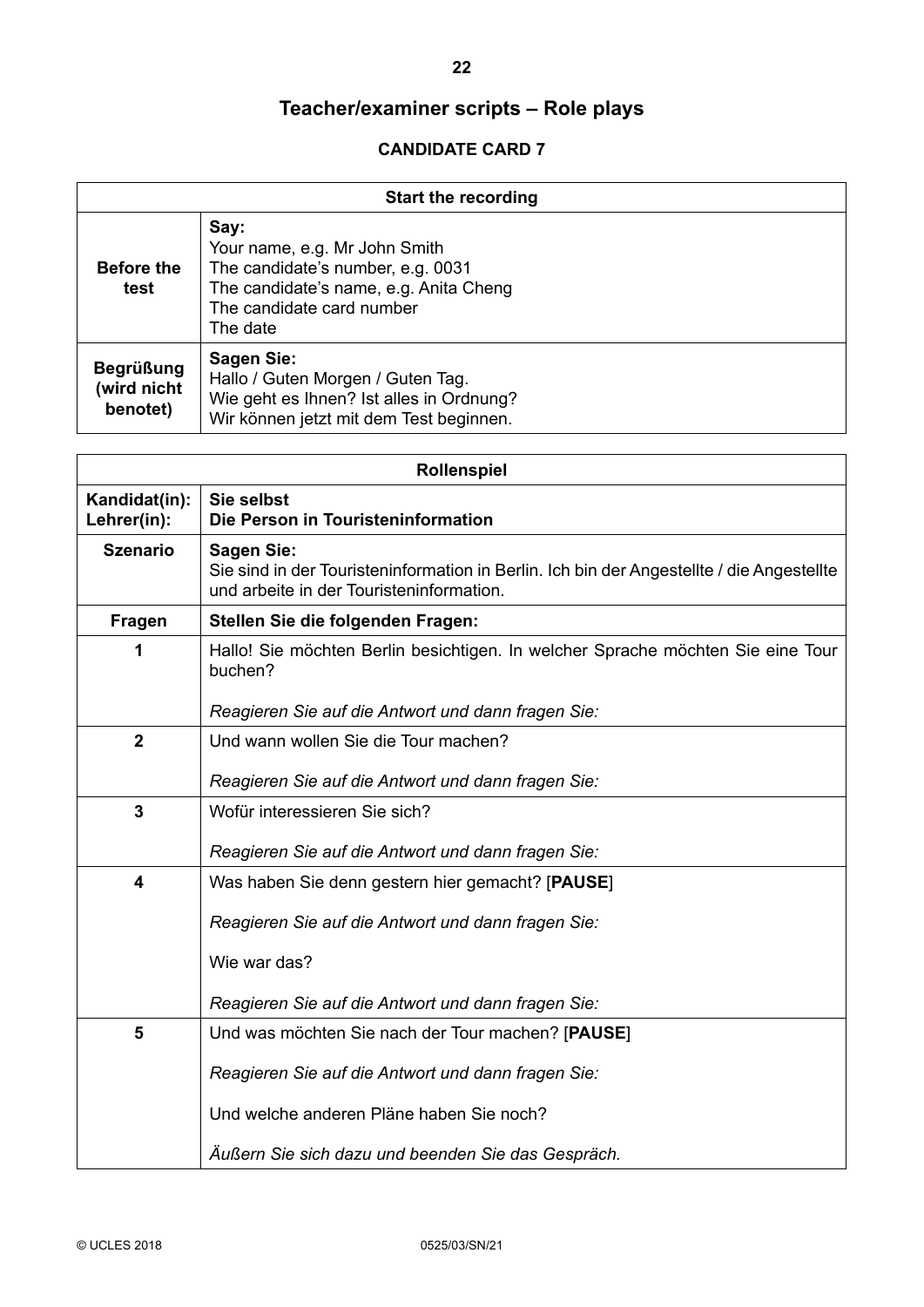| <b>Start the recording</b>                  |                                                                                                                                                               |  |
|---------------------------------------------|---------------------------------------------------------------------------------------------------------------------------------------------------------------|--|
| <b>Before the</b><br>test                   | Say:<br>Your name, e.g. Mr John Smith<br>The candidate's number, e.g. 0031<br>The candidate's name, e.g. Anita Cheng<br>The candidate card number<br>The date |  |
| <b>Begrüßung</b><br>(wird nicht<br>benotet) | Sagen Sie:<br>Hallo / Guten Morgen / Guten Tag.<br>Wie geht es Ihnen? Ist alles in Ordnung?<br>Wir können jetzt mit dem Test beginnen.                        |  |

| Rollenspiel                  |                                                                                                                                        |  |  |
|------------------------------|----------------------------------------------------------------------------------------------------------------------------------------|--|--|
| Kandidat(in):<br>Lehrer(in): | Sie selbst<br><b>Ihr Freund / Ihre Freundin</b>                                                                                        |  |  |
| <b>Szenario</b>              | <b>Sagen Sie:</b><br>Sie sind in der Schweiz und wollen zum Essen ausgehen. Ich bin Ihr<br>Austauschpartner / Ihre Austauschpartnerin. |  |  |
| Fragen                       | Stellen Sie die folgenden Fragen:                                                                                                      |  |  |
| 1                            | In was für einem Restaurant möchtest du essen?                                                                                         |  |  |
|                              | Reagieren Sie auf die Antwort und dann fragen Sie:                                                                                     |  |  |
| $\overline{2}$               | Um wie viel Uhr wollen wir essen gehen?                                                                                                |  |  |
|                              | Reagieren Sie auf die Antwort und dann fragen Sie:                                                                                     |  |  |
| 3                            | Als du das letzte Mal in einem Restaurant warst, was hast du gegessen? [PAUSE]                                                         |  |  |
|                              | Reagieren Sie auf die Antwort und dann fragen Sie:                                                                                     |  |  |
|                              | Wie hat es dir geschmeckt?                                                                                                             |  |  |
|                              | Reagieren Sie auf die Antwort und dann fragen Sie:                                                                                     |  |  |
| 4                            | Gehst du gern in Restaurants essen? [PAUSE]                                                                                            |  |  |
|                              | Reagieren Sie auf die Antwort und dann fragen Sie:                                                                                     |  |  |
|                              | Warum (nicht)?                                                                                                                         |  |  |
|                              | Reagieren Sie auf die Antwort und dann fragen Sie:                                                                                     |  |  |
| 5                            | Am Samstag hast du Geburtstag. Was werden wir machen?                                                                                  |  |  |
|                              | Äußern Sie sich dazu und beenden Sie das Gespräch.                                                                                     |  |  |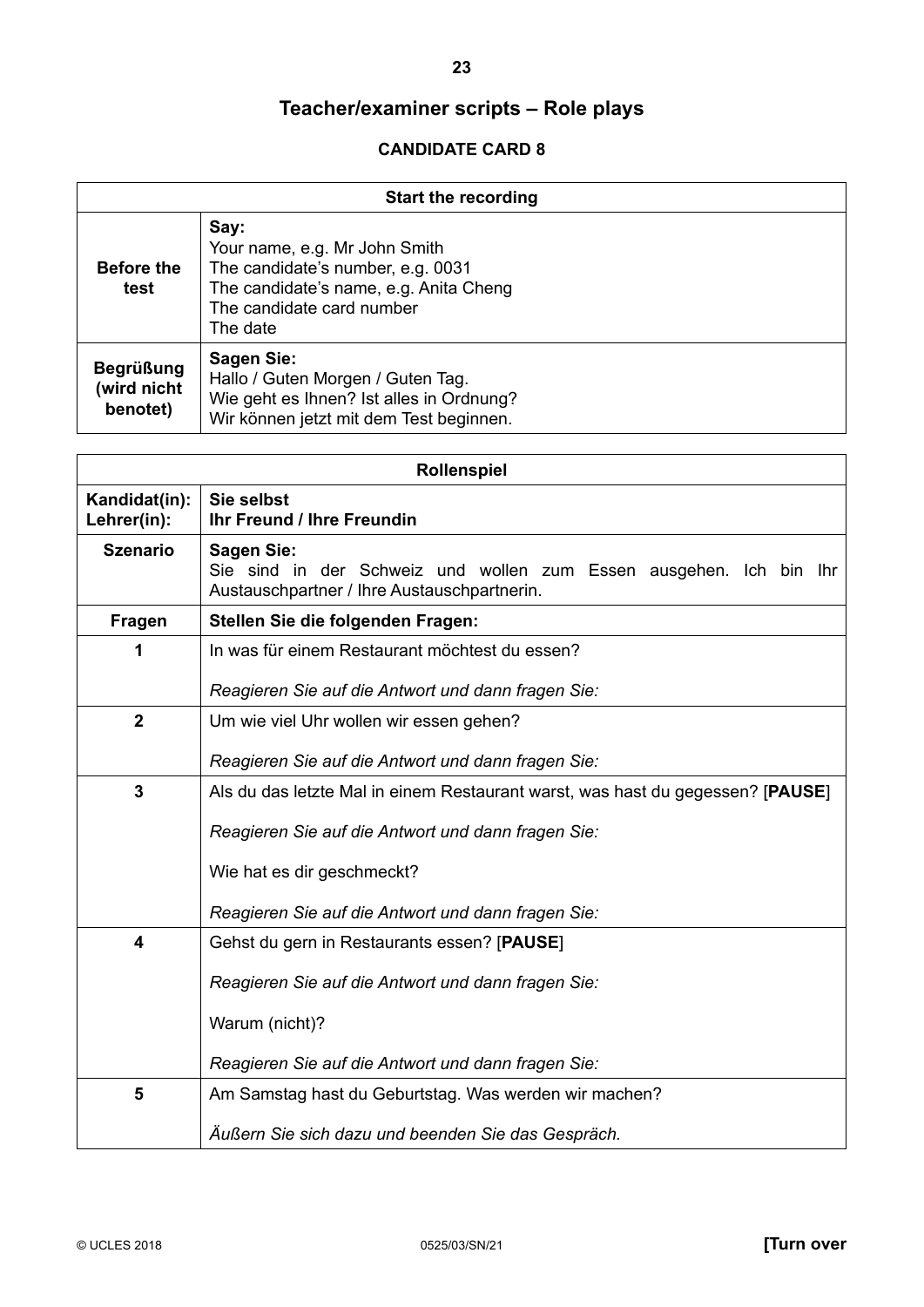| <b>Start the recording</b>                  |                                                                                                                                                               |  |
|---------------------------------------------|---------------------------------------------------------------------------------------------------------------------------------------------------------------|--|
| <b>Before the</b><br>test                   | Say:<br>Your name, e.g. Mr John Smith<br>The candidate's number, e.g. 0031<br>The candidate's name, e.g. Anita Cheng<br>The candidate card number<br>The date |  |
| <b>Begrüßung</b><br>(wird nicht<br>benotet) | Sagen Sie:<br>Hallo / Guten Morgen / Guten Tag.<br>Wie geht es Ihnen? Ist alles in Ordnung?<br>Wir können jetzt mit dem Test beginnen.                        |  |

| <b>Rollenspiel</b>                                      |                                                                                                                                                                                           |  |  |
|---------------------------------------------------------|-------------------------------------------------------------------------------------------------------------------------------------------------------------------------------------------|--|--|
| Kandidat(in):<br>Lehrer(in):                            | Sie selbst<br>Ein anderer Passagier / Eine andere Passagierin im Zug                                                                                                                      |  |  |
| <b>Szenario</b>                                         | <b>Sagen Sie:</b><br>Sie sitzen in einem Zug nach Hamburg und sprechen mit einem anderen Passagier /<br>einer anderen Passagierin. Ich bin der andere Passagier / die andere Passagierin. |  |  |
| Fragen                                                  | Stellen Sie die folgenden Fragen:                                                                                                                                                         |  |  |
| 1                                                       | Entschuldigen Sie bitte, wann kommt der Zug in Hamburg an?                                                                                                                                |  |  |
|                                                         | Reagieren Sie auf die Antwort und dann fragen Sie:                                                                                                                                        |  |  |
| $\overline{2}$                                          | Warum fahren Sie nach Hamburg?                                                                                                                                                            |  |  |
|                                                         | Reagieren Sie auf die Antwort und dann fragen Sie:                                                                                                                                        |  |  |
| 3<br>Ich fahre ganz gerne mit dem Zug. Und Sie? [PAUSE] |                                                                                                                                                                                           |  |  |
|                                                         | Reagieren Sie auf die Antwort und dann fragen Sie:                                                                                                                                        |  |  |
|                                                         | Warum?                                                                                                                                                                                    |  |  |
|                                                         | Reagieren Sie auf die Antwort und dann fragen Sie:                                                                                                                                        |  |  |
| 4                                                       | Welche lange Bahnreise haben Sie schon gemacht? [PAUSE]                                                                                                                                   |  |  |
|                                                         | Reagieren Sie auf die Antwort und dann fragen Sie:                                                                                                                                        |  |  |
|                                                         | Was haben Sie während der Reise gemacht?                                                                                                                                                  |  |  |
|                                                         | Reagieren Sie auf die Antwort und dann fragen Sie:                                                                                                                                        |  |  |
| 5                                                       | Was werden Sie denn machen wenn Sie in Hamburg ankommen?                                                                                                                                  |  |  |
|                                                         | Äußern Sie sich dazu und beenden Sie das Gespräch.                                                                                                                                        |  |  |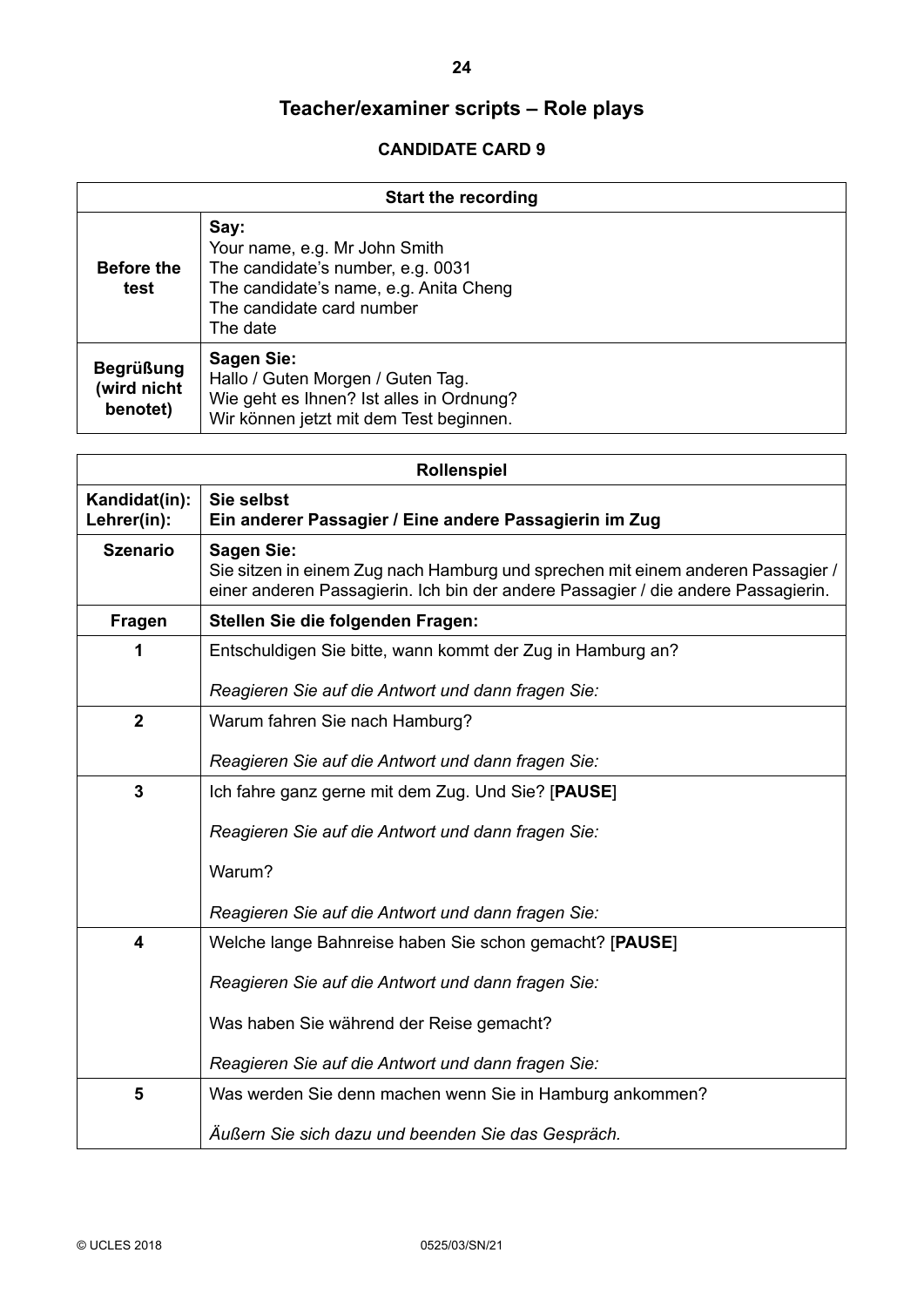#### **TOPIC 1**

<span id="page-24-0"></span>

| <b>Questions</b> | If the candidate does not<br>answer | If the candidate still does<br>not answer                                           | If the candidate still does<br>not answer |
|------------------|-------------------------------------|-------------------------------------------------------------------------------------|-------------------------------------------|
| 1 and 2          | Repeat the question                 | Ask the next question                                                               |                                           |
| $3, 4$ and $5$   | Repeat the question                 | Ask the alternative<br>question(s) provided<br>(and repeat it once if<br>necessary) | Ask the next question                     |

• If necessary, encourage a fuller response by asking an extension question, e.g.

*Erzähl mir bitte etwas mehr. Kannst du noch mehr darüber sagen?*

• If the topic conversation lasts 3<sup>1</sup>/<sub>2</sub> minutes or less, even after asking extension questions, you **must** ask up to **two** further questions of your choice on the **same** topic as the other questions to make sure that the conversation lasts 4 minutes.

|               | <b>Thema: Kleidung</b>                                                                               |  |
|---------------|------------------------------------------------------------------------------------------------------|--|
| <b>Fragen</b> | Stellen Sie die folgenden Fragen:                                                                    |  |
| 1             | Was trägst du normalerweise in der Schule?                                                           |  |
| $2^{\circ}$   | Beschreibe dein Lieblingskleidungsstück.                                                             |  |
| 3             | Erzähl mir von deinem letzten Einkaufsbummel. Welche Klamotten hast du dir gekauft?                  |  |
|               | Alternative Fragen (wenn nötig):                                                                     |  |
|               | Welche Kleidung hast du in letzter Zeit gekauft? [PAUSE] Wo war das?                                 |  |
| 4             | Wenn du älter bist, wird es für dich wichtig sein, modische Kleidung zu kaufen? Warum<br>$(nicht)$ ? |  |
|               | Alternative Fragen (wenn nötig):                                                                     |  |
|               | Wirst du in Zukunft modische Kleidung haben? [PAUSE] Warum (nicht)?                                  |  |
| 5             | Was sind, deiner Meinung nach, die Vor- und Nachteile einer Schuluniform?                            |  |
|               | Alternative Frage (wenn nötig):                                                                      |  |
|               | Was ist gut und schlecht an einer Schuluniform?                                                      |  |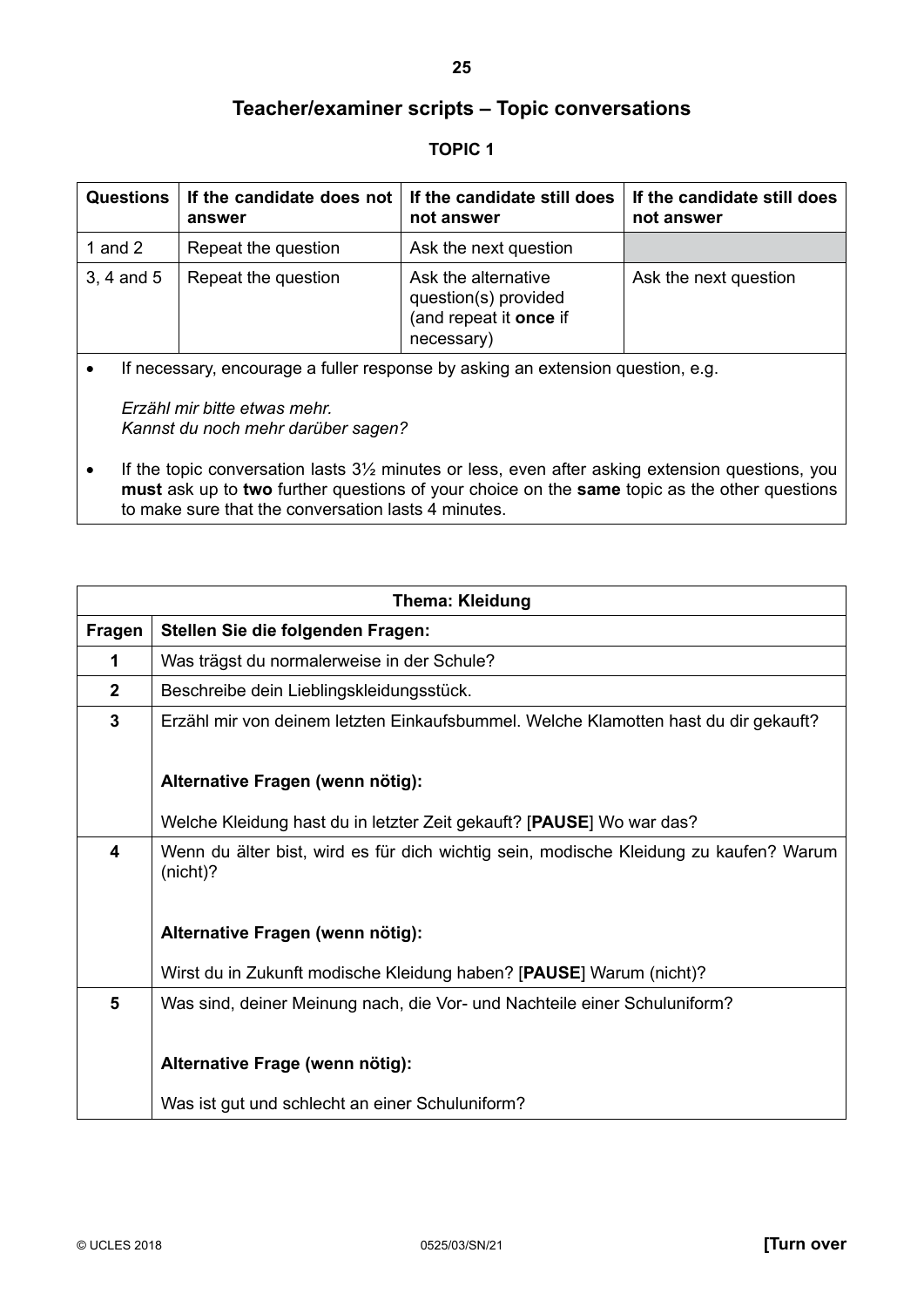#### **TOPIC 2**

| <b>Questions</b> | answer              | If the candidate does not $\vert$ If the candidate still does<br>not answer         | If the candidate still does<br>not answer |
|------------------|---------------------|-------------------------------------------------------------------------------------|-------------------------------------------|
| 1 and 2          | Repeat the question | Ask the next question                                                               |                                           |
| 3, 4 and 5       | Repeat the question | Ask the alternative<br>question(s) provided<br>(and repeat it once if<br>necessary) | Ask the next question                     |

• If necessary, encourage a fuller response by asking an extension question, e.g.

*Erzähl mir bitte etwas mehr. Kannst du noch mehr darüber sagen?*

• If the topic conversation lasts 3<sup>1/2</sup> minutes or less, even after asking extension questions, you **must** ask up to **two** further questions of your choice on the **same** topic as the other questions to make sure that the conversation lasts 4 minutes.

|               | Thema: Selbst, Familie und Freunde                                                                      |  |
|---------------|---------------------------------------------------------------------------------------------------------|--|
| <b>Fragen</b> | Stellen Sie die folgenden Fragen:                                                                       |  |
| 1             | Beschreibe deine Familie.                                                                               |  |
| $\mathbf{2}$  | Was machst du mit deiner Familie normalerweise am Abend?                                                |  |
| 3             | Erzähl mir von einem schönen Wochenende, das du mit deiner Familie oder mit Freunden<br>verbracht hast. |  |
|               | Alternative Frage (wenn nötig):                                                                         |  |
|               | Was hast du letztes Wochenende mit deiner Familie oder mit deinen Freunden gemacht?                     |  |
| 4             | Denkst du, dass es wichtig ist, gute Freunde zu haben? [PAUSE] Warum (nicht)?                           |  |
|               | Alternative Fragen (wenn nötig):                                                                        |  |
|               | Ist es gut, Freunde zu haben? [PAUSE] Warum (nicht)?                                                    |  |
| 5             | Wie wirst du in der Zukunft mit deinen Schulkameraden in Kontakt bleiben?                               |  |
|               | Alternative Frage (wenn nötig):                                                                         |  |
|               | Was wirst du in der Zukunft machen, um mit deinen Schulfreunden in Kontakt zu bleiben?                  |  |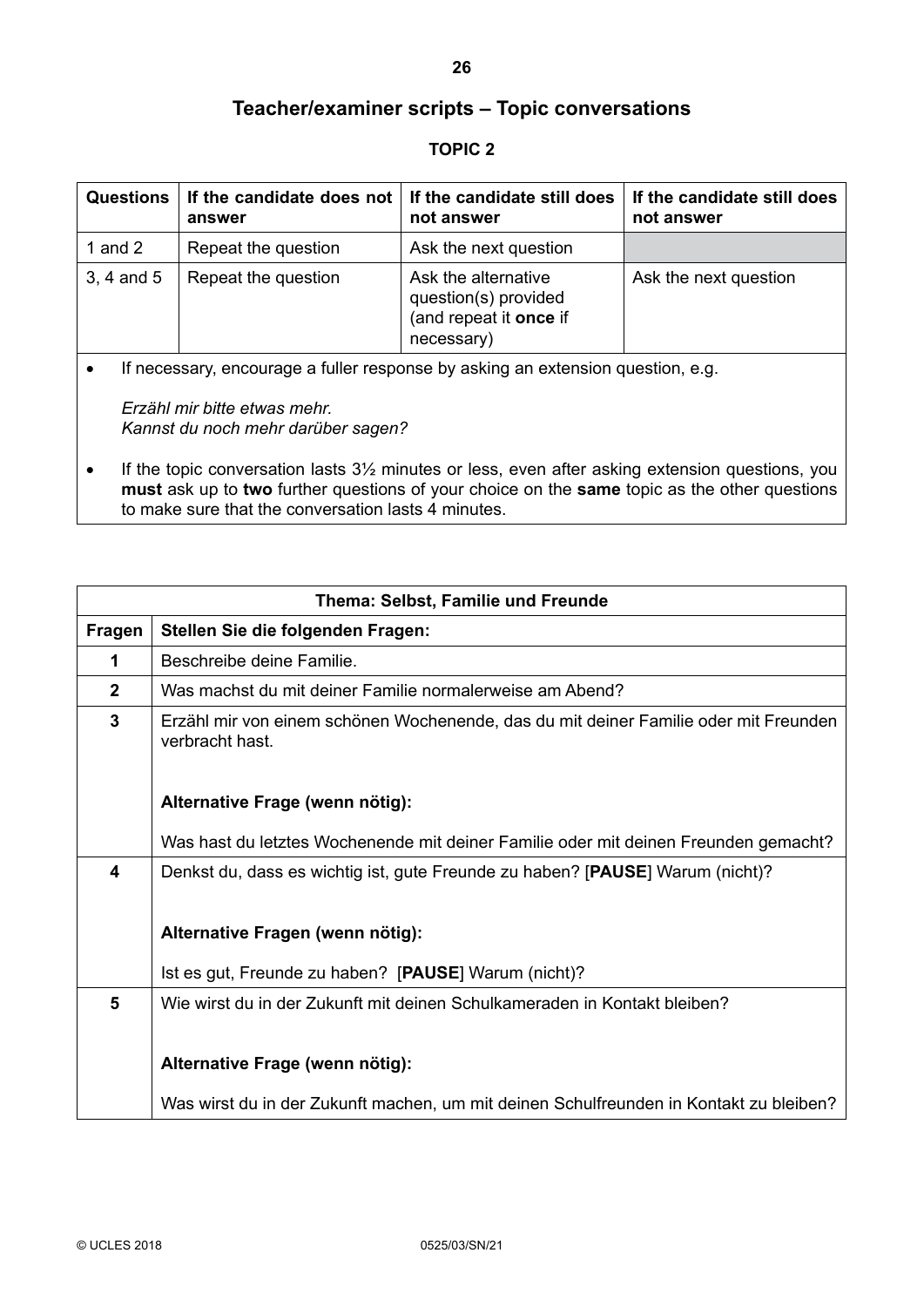#### **TOPIC 3**

| <b>Questions</b> | If the candidate does not  <br>answer | If the candidate still does<br>not answer                                           | If the candidate still does<br>not answer |
|------------------|---------------------------------------|-------------------------------------------------------------------------------------|-------------------------------------------|
| 1 and 2          | Repeat the question                   | Ask the next question                                                               |                                           |
| 3, 4 and 5       | Repeat the question                   | Ask the alternative<br>question(s) provided<br>(and repeat it once if<br>necessary) | Ask the next question                     |

• If necessary, encourage a fuller response by asking an extension question, e.g.

*Erzähl mir bitte etwas mehr. Kannst du noch mehr darüber sagen?*

• If the topic conversation lasts 3<sup>1</sup>/<sub>2</sub> minutes or less, even after asking extension questions, you **must** ask up to **two** further questions of your choice on the **same** topic as the other questions to make sure that the conversation lasts 4 minutes.

|                | <b>Thema: Essen und Trinken</b>                                                                    |
|----------------|----------------------------------------------------------------------------------------------------|
| Fragen         | Stellen Sie die folgenden Fragen:                                                                  |
| 1              | Was ist deine Lieblingsmahlzeit?                                                                   |
| $\overline{2}$ | Wer kocht denn in deiner Familie?                                                                  |
| $\mathbf{3}$   | Welches Gericht möchtest du gern heute Abend essen?                                                |
|                |                                                                                                    |
|                | Alternative Frage (wenn nötig):                                                                    |
|                | Was möchtest du heute Abend essen?                                                                 |
| 4              | Erzähl mir etwas über das letzte Mal, als du zum Essen ausgegangen bist. Wohin bist du             |
|                | gegangen und mit wem?                                                                              |
|                |                                                                                                    |
|                | Alternative Fragen (wenn nötig):                                                                   |
|                |                                                                                                    |
|                | Was hast du gestern Abend gegessen und getrunken? [PAUSE] Wo hast du gegessen?<br>[PAUSE] Mit wem? |
| 5              | Wie glaubst du, dass wir gesünder essen können? [PAUSE] Wieso?                                     |
|                |                                                                                                    |
|                | Alternative Fragen (wenn nötig):                                                                   |
|                |                                                                                                    |
|                | Ist es wichtig, gesund zu essen? [PAUSE] Warum (nicht)?                                            |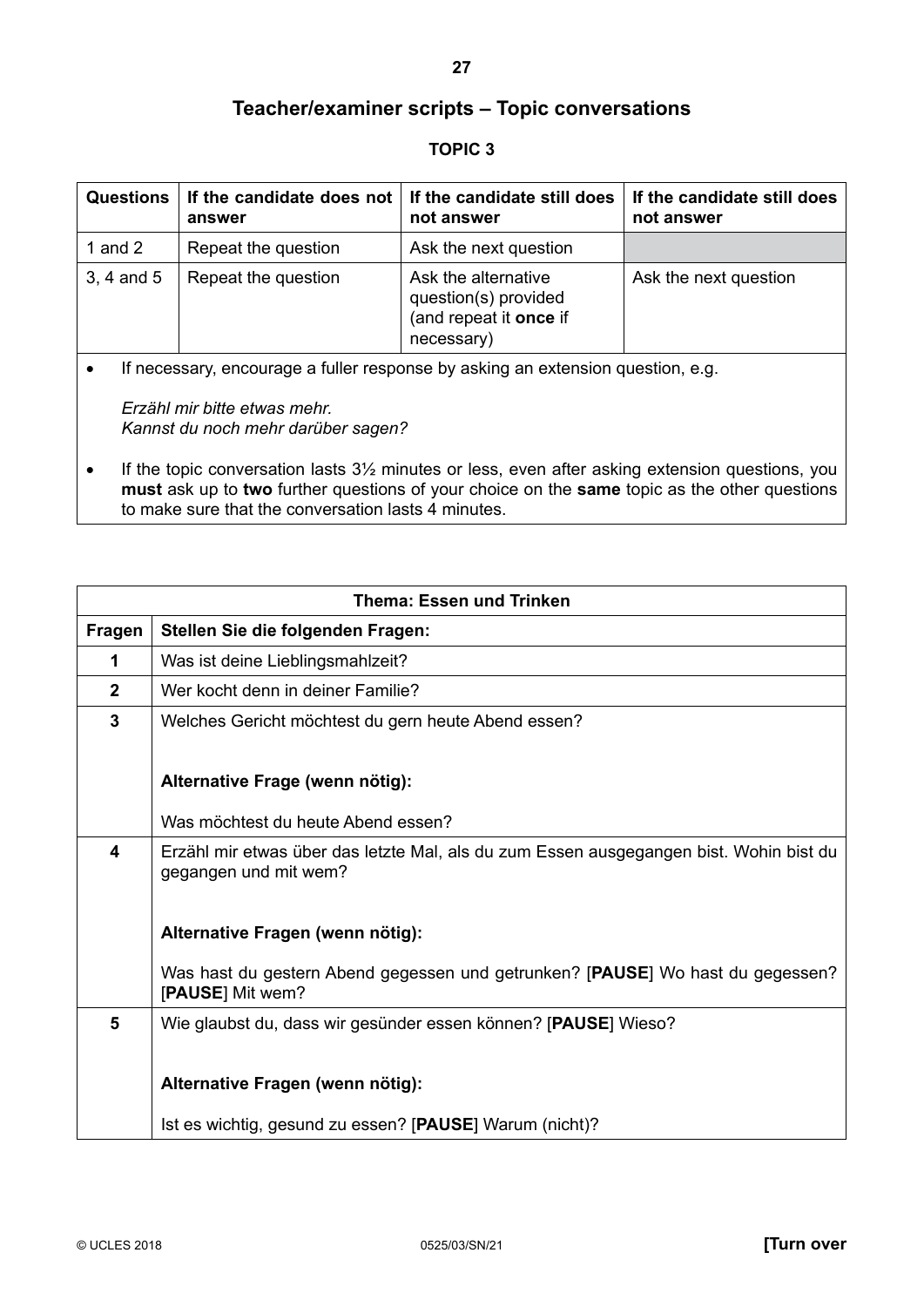#### **TOPIC 4**

| <b>Questions</b> | answer              | If the candidate does not $\vert$ If the candidate still does<br>not answer         | If the candidate still does<br>not answer |
|------------------|---------------------|-------------------------------------------------------------------------------------|-------------------------------------------|
| 1 and 2          | Repeat the question | Ask the next question                                                               |                                           |
| 3, 4 and 5       | Repeat the question | Ask the alternative<br>question(s) provided<br>(and repeat it once if<br>necessary) | Ask the next question                     |

• If necessary, encourage a fuller response by asking an extension question, e.g.

*Erzähl mir bitte etwas mehr. Kannst du noch mehr darüber sagen?*

• If the topic conversation lasts 3<sup>1/2</sup> minutes or less, even after asking extension questions, you **must** ask up to **two** further questions of your choice on the **same** topic as the other questions to make sure that the conversation lasts 4 minutes.

|                | <b>Thema: Reisen und Verkehrsmittel</b>                                                                                  |
|----------------|--------------------------------------------------------------------------------------------------------------------------|
| Fragen         | Stellen Sie die folgenden Fragen:                                                                                        |
| 1              | Wie kommst du jeden Morgen zur Schule?                                                                                   |
| $\overline{2}$ | Welches Verkehrsmittel magst du am liebsten?                                                                             |
| $\mathbf{3}$   | Was sind die Nachteile, wenn man weit weg von der Schule wohnt?                                                          |
|                | Alternative Fragen (wenn nötig):                                                                                         |
|                | Ist es besser, wenn man direkt in der Nähe der Schule wohnt? [PAUSE] Warum (nicht)?                                      |
| 4              | Erzähl mir von einer Reise, die du gemacht hast. Wohin bist du gefahren und womit?                                       |
|                | Alternative Fragen (wenn nötig):                                                                                         |
|                | Wohin bist du in den letzten Ferien gefahren? [PAUSE] Bist du mit dem Bus gefahren?<br>[PAUSE] Was hast du dort gemacht? |
| 5              | Wird es in der Zukunft wichtig sein, ein Auto zu haben? [PAUSE] Warum (nicht)?                                           |
|                | Alternative Fragen (wenn nötig):                                                                                         |
|                | Möchtest du in Zukunft ein Auto haben? [PAUSE] Warum (nicht)?                                                            |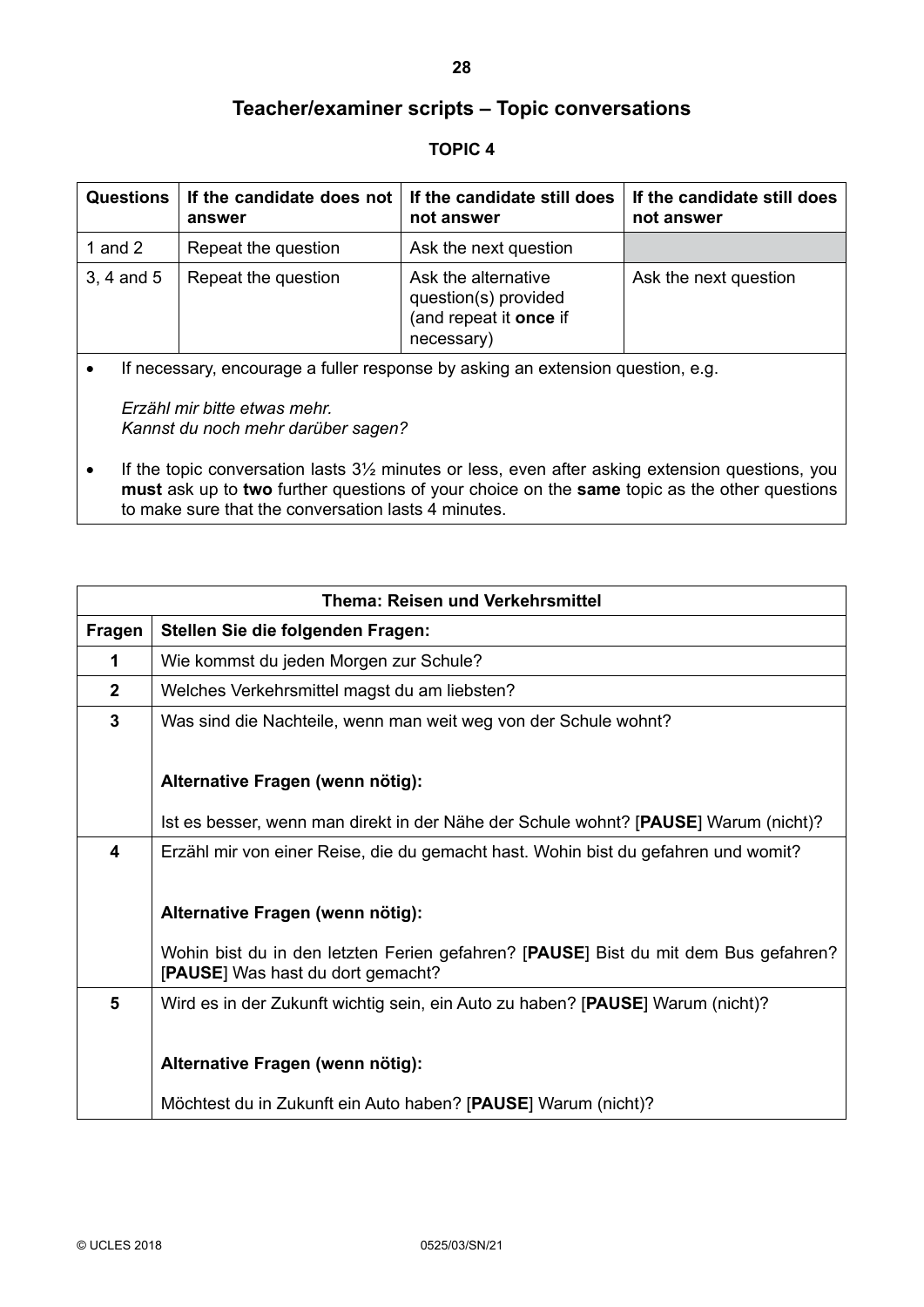#### **TOPIC 5**

| <b>Questions</b> | If the candidate does not $\vert$ If the candidate still does<br>answer | not answer                                                                          | If the candidate still does<br>not answer |
|------------------|-------------------------------------------------------------------------|-------------------------------------------------------------------------------------|-------------------------------------------|
| 1 and $2$        | Repeat the question                                                     | Ask the next question                                                               |                                           |
| 3, 4 and 5       | Repeat the question                                                     | Ask the alternative<br>question(s) provided<br>(and repeat it once if<br>necessary) | Ask the next question                     |

• If necessary, encourage a fuller response by asking an extension question, e.g.

*Erzähl mir bitte etwas mehr. Kannst du noch mehr darüber sagen?*

• If the topic conversation lasts 3<sup>1</sup>/<sub>2</sub> minutes or less, even after asking extension questions, you **must** ask up to **two** further questions of your choice on the **same** topic as the other questions to make sure that the conversation lasts 4 minutes.

| <b>Thema: Erziehung und Ausbildung</b> |                                                                         |  |
|----------------------------------------|-------------------------------------------------------------------------|--|
| <b>Fragen</b>                          | Stellen Sie die folgenden Fragen:                                       |  |
| 1                                      | Was ist dein Lieblingsfach in der Schule?                               |  |
| $\mathbf{2}$                           | Wie viel Zeit verbringst du jeden Tag mit Hausaufgaben?                 |  |
| $\mathbf{3}$                           | Erzähl mir, was du gestern in einer Pause gemacht hast.                 |  |
|                                        |                                                                         |  |
|                                        | Alternative Frage (wenn nötig):                                         |  |
|                                        | Was hast du gestern in der Pause gemacht?                               |  |
| 4                                      | Wie wird sich dein Leben nächstes Jahr ändern?                          |  |
|                                        |                                                                         |  |
|                                        | Alternative Fragen (wenn nötig):                                        |  |
|                                        | Was wirst du nächstes Jahr machen? [PAUSE] Warum?                       |  |
| 5                                      | Wie wichtig ist es, deiner Meinung nach, eine gute Ausbildung zu haben? |  |
|                                        |                                                                         |  |
|                                        | Alternative Fragen (wenn nötig):                                        |  |
|                                        | Ist es wichtig, in eine gute Schule zu gehen? [PAUSE] Warum (nicht)?    |  |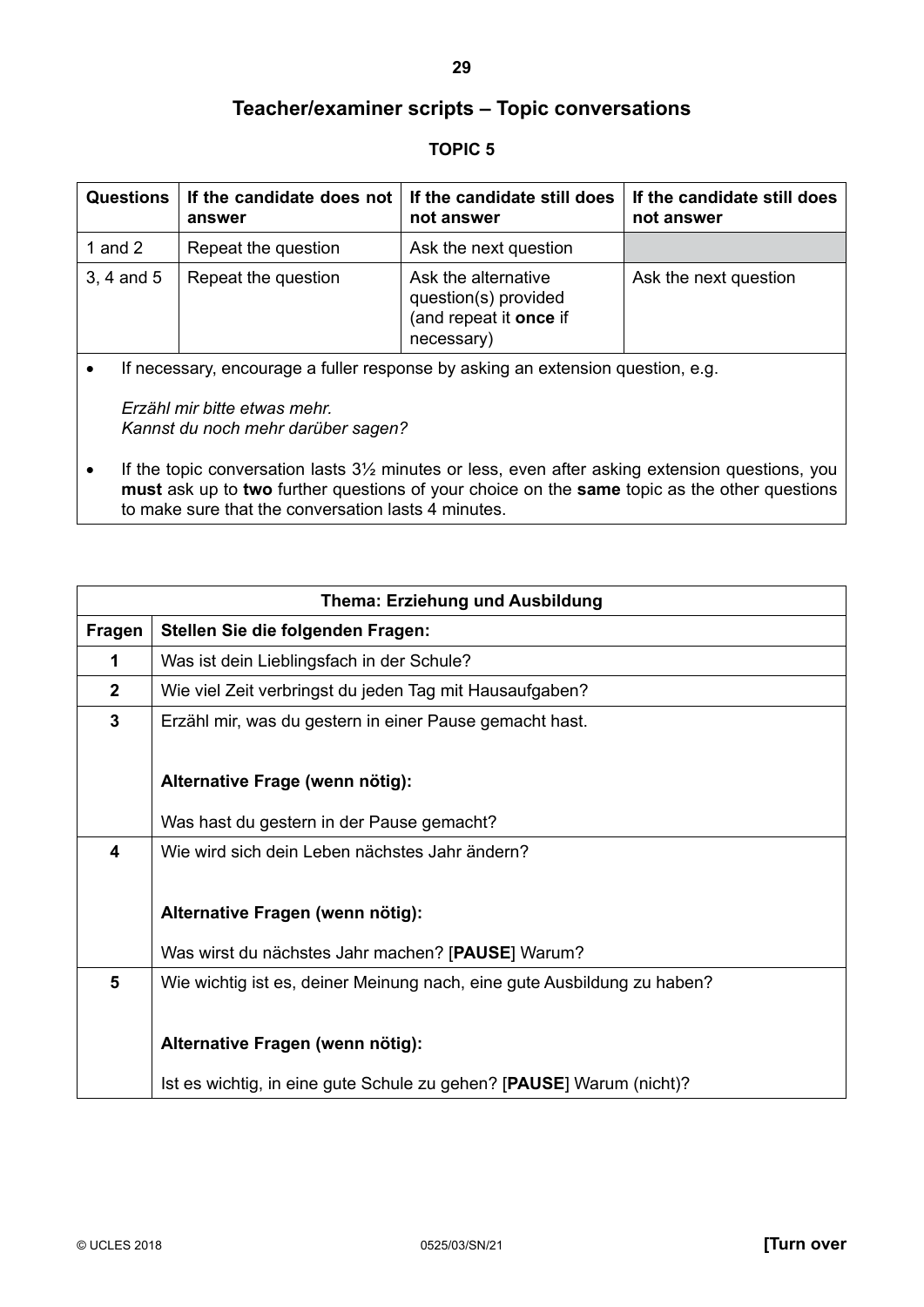#### **TOPIC 6**

| <b>Questions</b> | If the candidate does not $\vert$ If the candidate still does<br>answer | not answer                                                                          | If the candidate still does<br>not answer |
|------------------|-------------------------------------------------------------------------|-------------------------------------------------------------------------------------|-------------------------------------------|
| 1 and $2$        | Repeat the question                                                     | Ask the next question                                                               |                                           |
| 3, 4 and 5       | Repeat the question                                                     | Ask the alternative<br>question(s) provided<br>(and repeat it once if<br>necessary) | Ask the next question                     |

• If necessary, encourage a fuller response by asking an extension question, e.g.

*Erzähl mir bitte etwas mehr. Kannst du noch mehr darüber sagen?*

• If the topic conversation lasts 3<sup>1/2</sup> minutes or less, even after asking extension questions, you **must** ask up to **two** further questions of your choice on the **same** topic as the other questions to make sure that the conversation lasts 4 minutes.

| <b>Thema: Die internationale Welt</b> |                                                                                                            |  |
|---------------------------------------|------------------------------------------------------------------------------------------------------------|--|
| <b>Fragen</b>                         | Stellen Sie die folgenden Fragen:                                                                          |  |
| 1                                     | Welche Fremdsprachen sprichst du?                                                                          |  |
| $\overline{2}$                        | Seit wann lernst du Deutsch?                                                                               |  |
| $\mathbf{3}$                          | Erzähl mir von einer Situation, in der eine Fremdsprache nützlich war. Wo und mit wem<br>war das?          |  |
|                                       | Alternative Fragen (wenn nötig):                                                                           |  |
|                                       | Wann hast du schon einmal eine Fremdsprache benutzt? [PAUSE] Wo und mit wem?                               |  |
| 4                                     | Wirst du eines Tages noch weitere Fremdsprachen lernen? [PAUSE] Warum (nicht)?                             |  |
|                                       | Alternative Fragen (wenn nötig):                                                                           |  |
|                                       | Möchtest du andere Fremdsprachen lernen? [PAUSE] Warum (nicht)?                                            |  |
| 5                                     | Glaubst du, dass eine Fremdsprache helfen kann, später Erfolg im Beruf zu haben?<br>[PAUSE] Warum (nicht)? |  |
|                                       | Alternative Fragen (wenn nötig):                                                                           |  |
|                                       | Ist eine Fremdsprache wichtig, um einen besseren Job zu bekommen? [PAUSE] Warum<br>(nicht)?                |  |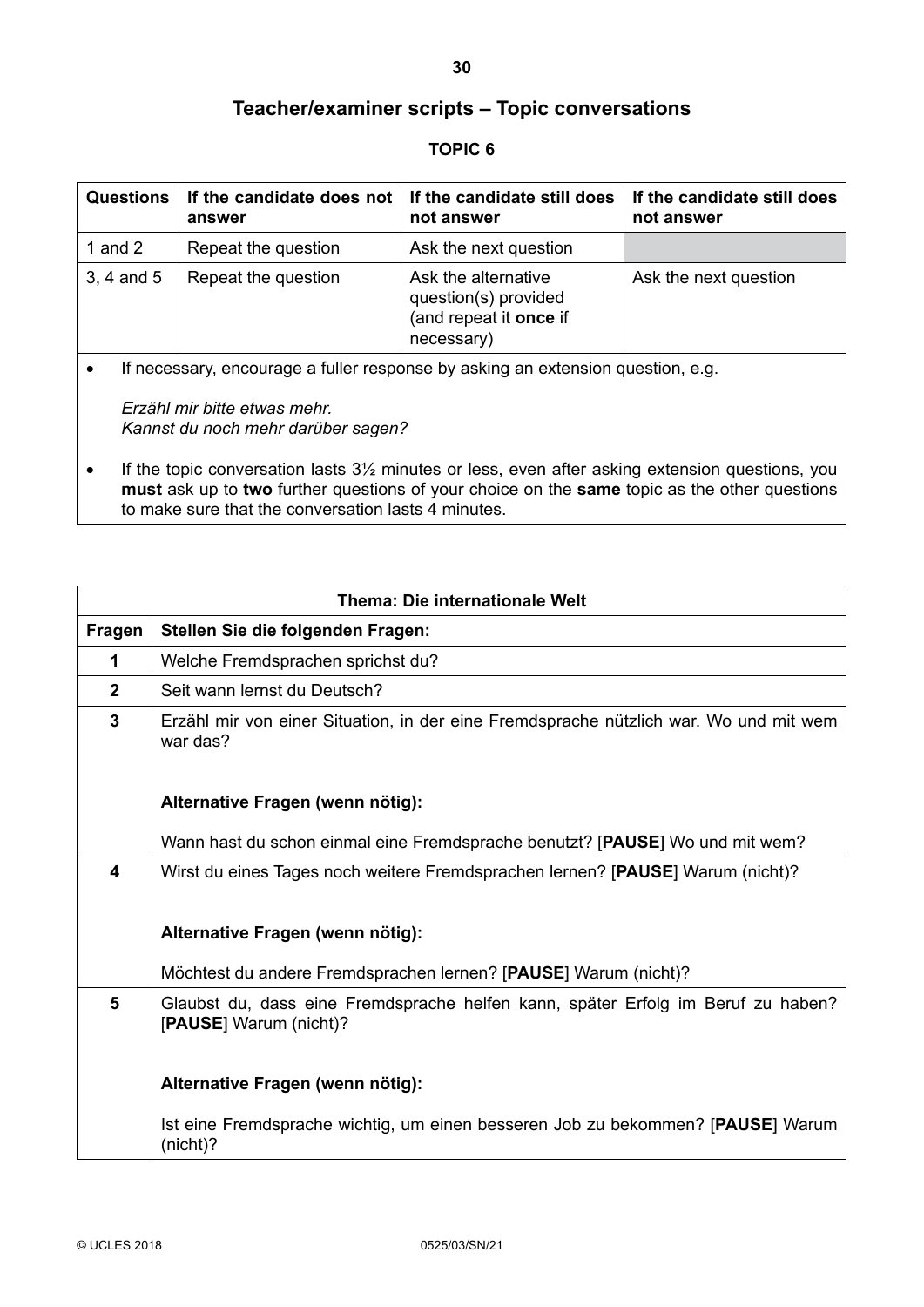#### **TOPIC 7**

| <b>Questions</b> | answer              | If the candidate does not $\vert$ If the candidate still does<br>not answer         | If the candidate still does<br>not answer |
|------------------|---------------------|-------------------------------------------------------------------------------------|-------------------------------------------|
| 1 and $2$        | Repeat the question | Ask the next question                                                               |                                           |
| $3, 4$ and $5$   | Repeat the question | Ask the alternative<br>question(s) provided<br>(and repeat it once if<br>necessary) | Ask the next question                     |

• If necessary, encourage a fuller response by asking an extension question, e.g.

*Erzähl mir bitte etwas mehr. Kannst du noch mehr darüber sagen?*

• If the topic conversation lasts 3<sup>1/2</sup> minutes or less, even after asking extension questions, you **must** ask up to **two** further questions of your choice on the **same** topic as the other questions to make sure that the conversation lasts 4 minutes.

| <b>Thema: Kommunikation und Technik</b> |                                                                               |  |
|-----------------------------------------|-------------------------------------------------------------------------------|--|
| <b>Fragen</b>                           | Stellen Sie die folgenden Fragen:                                             |  |
| 1                                       | Welches elektronische Gerät benutzt du jeden Tag?                             |  |
| $\mathbf{2}$                            | Wie viele Stunden pro Tag verbringst du online?                               |  |
| 3                                       | Erzähl mir, wie du das Internet zuletzt für deine Schularbeiten benutzt hast? |  |
|                                         |                                                                               |  |
|                                         | Alternative Frage (wenn nötig):                                               |  |
|                                         | Wie hast du im Internet Schularbeiten gemacht?                                |  |
| 4                                       | Welche technischen Geräte wird es in 20 Jahren geben?                         |  |
|                                         |                                                                               |  |
|                                         | Alternative Fragen (wenn nötig):                                              |  |
|                                         | Welche technischen Geräte möchtest du in 20 Jahren gern haben? [PAUSE] Warum? |  |
| 5                                       | Was sind die Vor- und Nachteile von sozialen Netzwerken?                      |  |
|                                         |                                                                               |  |
|                                         | Alternative Fragen (wenn nötig):                                              |  |
|                                         | Sind soziale Netzwerke gut oder schlecht? [PAUSE] Warum?                      |  |